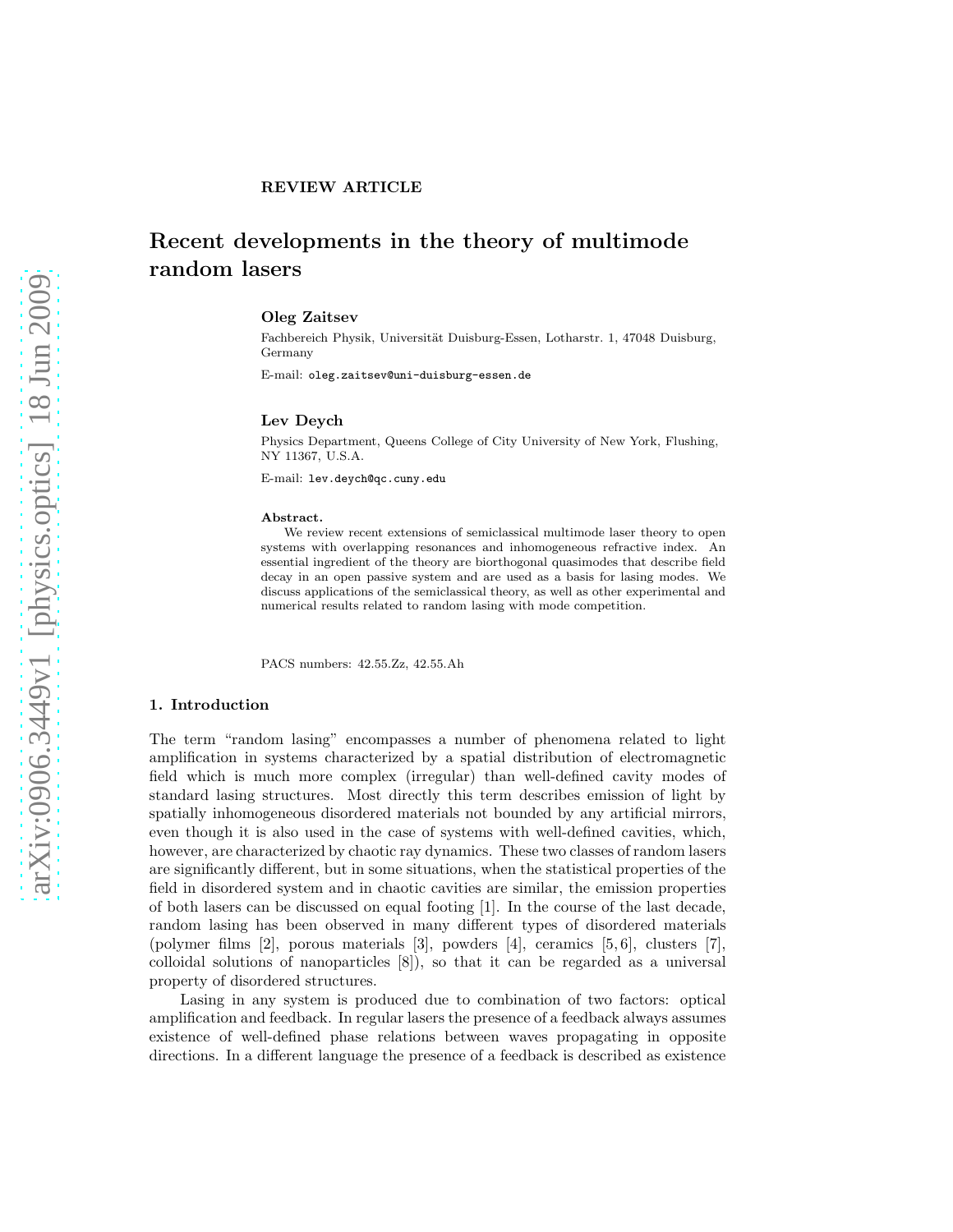of well-defined long-living cavity modes characterized by a regular spatial pattern of electromagnetic field, which sets inside the lasing structure in the stationary regime. In [9, 10], where the concept of random lasers was conceived, a possibility of lasing caused by a different type of a feedback was proposed. It was shown that even if propagation of light is described in terms of diffusion equation, which completely ignores its wave nature and does not have any phase information, one can still have a laser-like behavior of emission characterized by a threshold, spectral narrowing, relaxation oscillations and other attributes of laser oscillations. Physical origin of this phenomenon lies in a significant increase of a length of light trajectory inside finite amplifying volume due to multiple scattering. Since amplification results in exponential growth of light intensity with the distance traveled inside the gain medium, it can be characterized by gain length  $L_q$ , which depends on the gain factor and the diffusion coefficient of light in the medium. The transition to lasing occurs when the gain length exceeds the loss length,  $L_l$ , so that the threshold condition can be written down as  $L_g = L_l$ . This type of feedback is called incoherent or nonresonant feedback. The latter term refers to the absence of any resonant features in the distribution of the field inside the gain medium or, in other words, the absence of any distinct modes: the spatial distribution of light intensity is the same regardless of its frequency. In this situation the lasing frequency is determined by only one remaining resonant element of the system—the atomic transition, so that the single-peak emission spectrum is the characteristic feature of lasing with nonresonant feedback [9, 10]. The authors of [11, 12], where non-resonant feedback was discussed in connection with lasing in cavities with rough surfaces, formulated four conditions required to realize such a complete nonresonant situations: (i) no mode degeneracy, (ii) equal mode loss, (iii) mode overlapping (the resonance width of each mode due to radiative losses must be larger than mean intermode spacing) and (iv) mode mixing (there must be processes causing frequency of emitted photons to change by an amount larger than the spectral distance between the modes). While conditions (i), (iii) and (iv) are realized automatically in disordered systems of large enough dimensions and chaotic cavities, the condition (ii) is more difficult to fulfill. Indeed, distribution of widths of scattering resonances in chaotic cavities and disordered systems was found to be rather broad with different modes having decay rates differing by the orders of magnitude [13]. However, when interest to random lasers was renewed in 1994 following the observation of lasing from solution of dye molecules surrounded by titanium dioxide particles [14], the importance of this condition was apparently underappreciated. Namely, results of [14] and subsequent experiments were usually explained on the basis of the concept of the nonresonant feedback with its underlying assumption that the transport of light can be described within diffusion approximation (see, e.g.,  $[15-19]$ ). Validity of diffusion approximation is usually associated with weak scattering of light, when the system is far away from Anderson localization transition and interference effects are weak. Therefore, nonresonant or incoherent feedback was by extension associated with the regime of weak scattering of light (see, e.g., [20, 21]).

Inducing stronger light scattering by increasing concentration of scatterers, it became possible to observe a qualitatively new phenomenon [4, 22–24]: with increasing scattering multiple emission lines appeared in the spectrum, instead of just a single peak at weaker scattering. New peaks, characterized by much narrower line widths, emerged one by one with increasing pumping. Since incoherent feedback can only result in a single-frequency emission spectrum, it was suggested in [4] that the changes in the emission spectrum are due to transition from incoherent to the coherent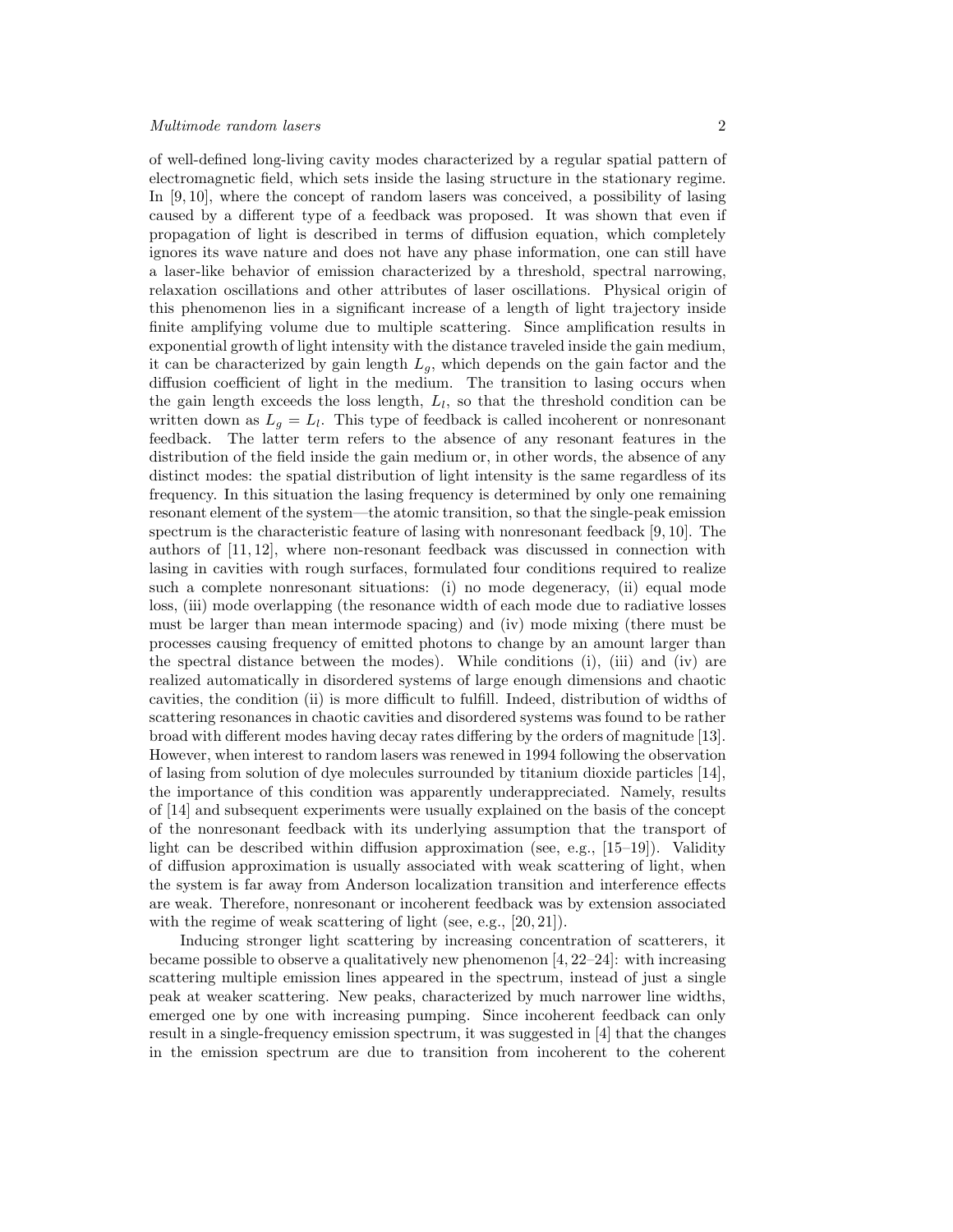feedback. This idea was supported by studies of photon statistics, which showed that, similar to regular lasers, light emitted at the peak frequencies had Poisson photon count distribution [2, 25].

Originally it was suggested in [4] that the feedback is provided by randomly occurring closed trajectories formed by multiply scattered light. Eventually this idea was developed to a more general concept of random cavities (resonators), arising in strongly scattering medium. Anderson localization was considered as one of the possible mechanisms responsible for formation of such cavities [26–28]. In order to verify this assumption a great deal of efforts have been devoted to analyzing lasing in one-dimensional models in which all states are localized [29–33]. The localization-based approach allowed to explain a number of experimentally observed results such as mode repulsion and saturation of the number of lasing modes [34]. However, it has never been convincingly demonstrated that light in strongly scattering three- or two-dimensional samples was indeed close to the Anderson transition. An alternative mechanism of formation of cavities that could be responsible for coherent feedback in random media was put forward in [35], where it was suggested that random fluctuations of the refractive index of a disordered medium can result in macroscopically large ring-like configurations capable of trapping light for long times and serve, therefore, as random resonators. This model was supported by studies of lasing in  $\pi$ -conjugated polymers [36–38], where certain degree of universality in spectral distribution of lasing modes was found. This universality was explained by noting that among multiple random resonators only those with largest Q-factors (optimal resonators) mostly contribute to lasing. While distribution of all resonators is very broad, the optimal resonators have almost identical characteristics, thus explaining observed universality. These random light-trapping configurations are analogous to so called prelocalized states, known to exist in the case of electrons in random potentials, and can arise even when a disordered system is far away from the localization transition. It was, however, shown in [35] that the trapping configurations can appear with any appreciable probability only if spatial fluctuations of the refractive index are correlated over large enough distances, which might be a reasonable assumption for the polymer samples studied in [36–38], but is more difficult to justify for the ZnO powders [4]. A yet another alternative model of random lasing was proposed in [39, 40], where random lasers were treated as lasers with distributed feedback. This approach is somewhat similar to the random-resonator model with only difference that, instead of dealing with ring-like resonators, the distributedfeedback model assumed that long-scale almost periodic Bragg-like configurations are responsible for lasing. This model, however, has not yet been sufficiently developed.

More recent developments in the field of random lasers have been associated with renewed attention to the weakly scattering samples. Emission spectrum containing very sharp spikes was observed in very weakly scattering samples in [41]. It was argued in that paper that the appearance of the observed peaks did not require any feedback and could be explained by assuming that some of spontaneously emitted "photons" travel much-longer-than-average distances. This idea was supported by simulations based on random walk model (hence the quotation marks in the "photon"), which reproduced fairly well the experimental data. However, it was found in [42,43] that there are two types of lines in the emission spectrum of a random laser. One, called "spikes" in  $[42, 43]$ , similar to that observed in  $[41]$ , was detected (with strong enough pumping) even in samples without any scatterers at all. The second type, called "peaks", only appeared in the presence of scatterers. The spikes and peaks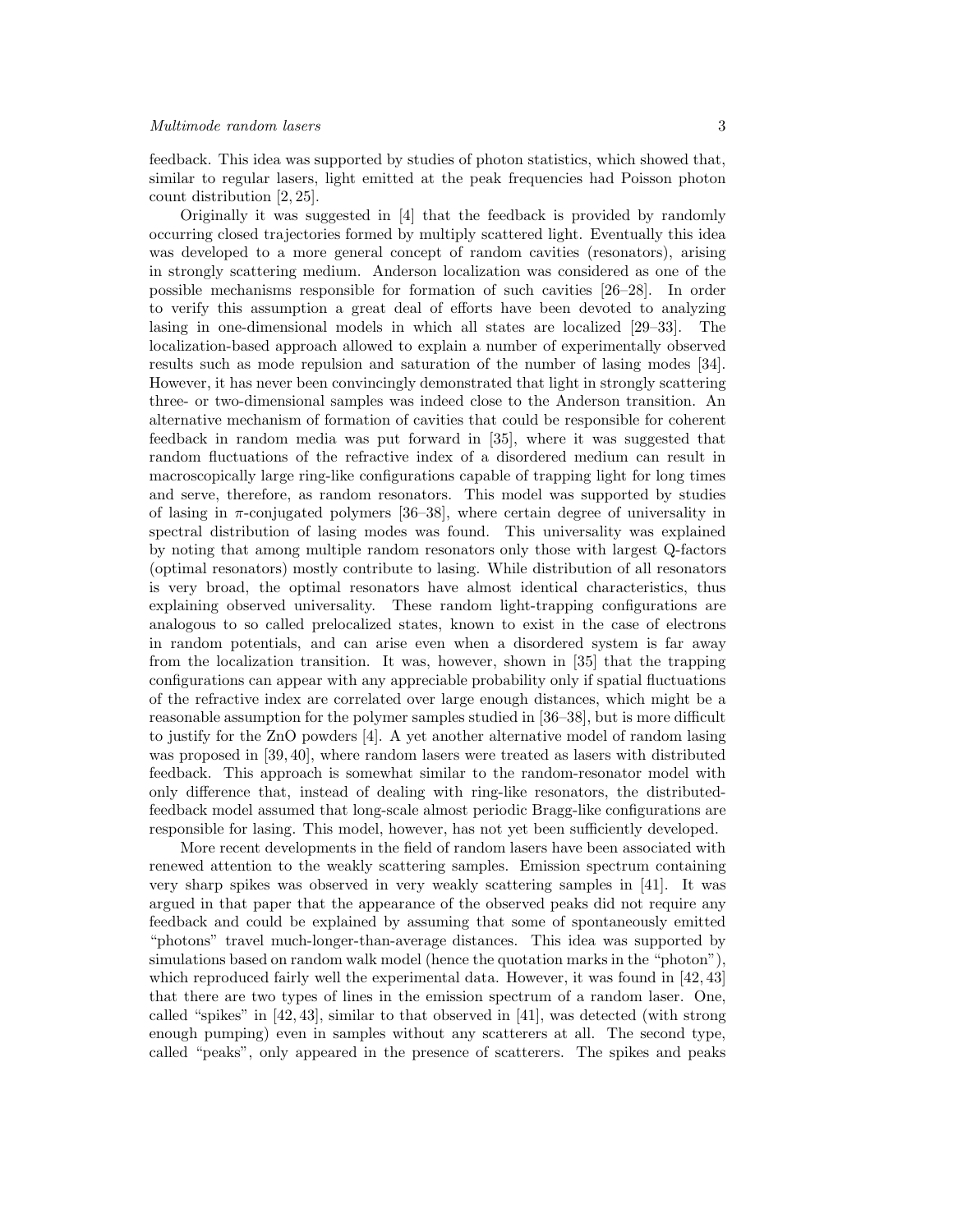demonstrated significantly different statistical properties, which allowed the authors of [42, 43] to attribute the origin of the former to amplified spontaneous emission and claim that only the latter correspond to true lasing with coherent feedback. Significance of these development consists in realization of the fact that weak scattering by itself does not guarantee nonresonant feedback and that diffusion model may not be applicable to active systems even when scattering is weak. This point was reinforced in [27], where it was shown that even in a weakly scattering active medium characterized by strong radiative leakage, as well as spectral and spatial overlap of the modes, lasing from individual modes can still occur. Clearly, this is only possible because even in a weakly scattering system there exists a broad distribution of radiative lifetimes emphasised by the onset of lasing.

Since observation of multipeak emission spectrum in weakly scattering systems often required enhanced pumping and its concentration within a rather small volume of the sample, effects of the inhomogeneity of pumping on lasing spectrum have also been studied in [8, 42]. There it was concluded that the inhomogeneity might play a role in promoting this phenomenon.

As a result of these developments the focus of theoretical research in the field of random lasers has shifted from identifying special configurations responsible for lasing to accepting that a random laser is a multimode system and needs to be treated within the framework of a complete multimode lasing theory. This theory can be developed along the lines of standard semiclassical lasing theory, but it has to incorporate such features specific for random lasers as a much larger role of radiative leakage of the modes and irregular spatial dependence of the refractive index. While this theory is far from being complete, a review of recent developments in this area appears to be useful. To present such a summary is the main objective of this work, whose structure is as follows. In section 2 we discuss several alternative ways to introduce modal description of strongly open systems. After presenting the formal multimode theory in section 3, we turn to discussion of recent experimental and numerical results in section 4.

#### 2. Modes of open systems

A problem of introducing modal description for open systems has a long history. This problem is important not only for physics of lasers, but also as a first necessary step toward quantizing electromagnetic field in open resonators. It is not surprising, therefore, that there have been many alternative attempts to introduce the system of modes suitable for separation time and coordinate dependence of various physical quantities such as electric or magnetic fields. The difficulty of the problem stems from the fact that openness makes the problem non-Hermitian. Therefore, the standard recipes for introduction of modes and quantization based on eigenvectors of Hermitian operators are not applicable in this situation. In this section we review a few alternative methods of defining electromagnetic modes of open systems suggested by various authors.

In the Coulomb gauge  $\nabla \cdot [\epsilon(\mathbf{r}) \mathbf{E}(\mathbf{r}, t)] = 0$ , electric field  $\mathbf{E}(\mathbf{r}, t)$  is governed by a wave equation

$$
\epsilon(\mathbf{r})\frac{\partial^2}{\partial t^2}\mathbf{E} + \nabla \times (\nabla \times \mathbf{E}) = 0,
$$
\n(1)

where Gaussian units with the velocity of light in vacuum  $c = 1$  are used. Often, for the sake of simplicity, the vector nature of electromagnetic field is neglected, which is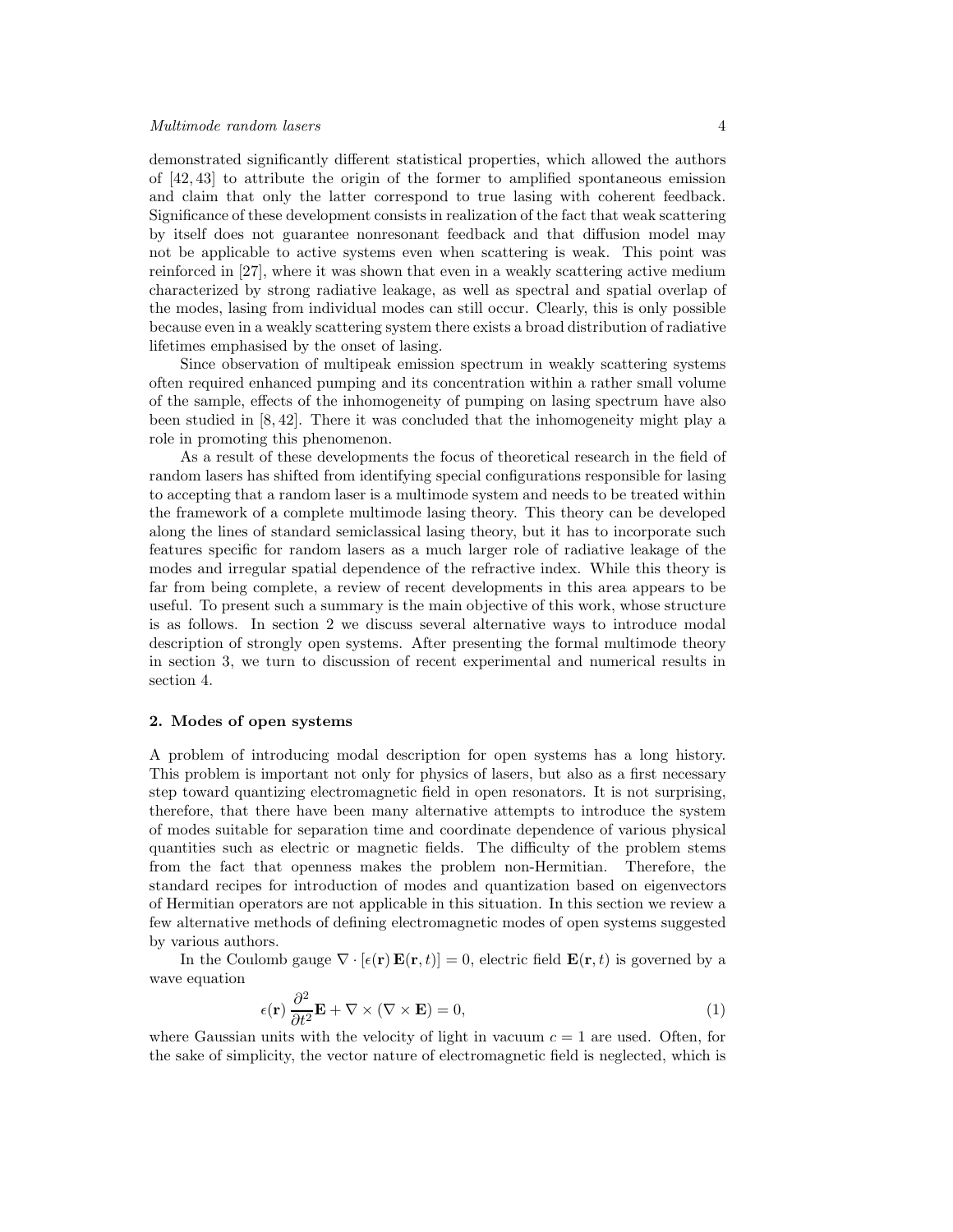possible if coupling between various polarizations in an open spatially inhomogeneous system is insignificant. Then electric field is described by the scalar wave equation

$$
\epsilon(\mathbf{r})\frac{\partial^2}{\partial t^2}E - \nabla^2 E = 0.
$$
 (2)

In this section we consider unloaded, or passive, systems (without gain) and assume that all the decay of the field is due to the openness, so that the dielectric constant  $\epsilon(\mathbf{r})$  is real. In order to demonstrate the variety of approaches developed to deal with this problem we will discuss in this section Fox-Li modes, subsection 2.1, quasimodes, subsection 2.2, system-and-bath approach, subsection 2.3, and the most recent development, constant-flux modes, will be considered in subsection 2.4.

## 2.1. Transverse Fox-Li modes

Random lasers are, of course, not the first type of systems, in which radiative losses cannot be neglected. Historically earliest, the problem of introducing modal description in the presence of strong radiative losses arose in connection with lasing properties of so called unstable resonators [44]. Fox and Li [45] suggested to define a mode of such a system as a field distribution which reproduces itself after the wave makes one complete round trip inside the resonator. One assumes that there is a well-defined propagation direction of the wave inside the resonator, so that a solution of (2) can be written in the form

$$
E(\mathbf{r},t) = \text{Re}\left\{E(\mathbf{r})\exp\left[i\left(kz - \omega t\right)\right]\right\},\tag{3}
$$

where  $k = \omega \sqrt{\epsilon} [\epsilon(\mathbf{r}) = \text{const}]$  and  $E(\mathbf{r})$  changes on a scale much longer than  $k^{-1}$ . The distribution of the field in the transverse direction,  $E(\mathbf{r})$ , is characterized by solutions of integral equation

$$
\int K(\mathbf{r}_{\perp}, \mathbf{r}'_{\perp}, z) \psi_n(\mathbf{r}'_{\perp}, z) d\mathbf{r}'_{\perp} = \lambda_n \psi_n(\mathbf{r}_{\perp}, z), \tag{4}
$$

which formally expresses the idea of the field reproducibility and whose kernel is determined by optical characteristics of the resonator. This equation has a form of an eigenvector equation for a non-Hermitian linear integral operator, whose eigenvalue  $|\lambda_n|$  < 1 describes radiative losses after a round trip. Since the respective eigenvectors are not orthogonal, one has to introduce an adjoint operator describing propagation in the backward direction as:

$$
\int K(\mathbf{r}'_{\perp}, \mathbf{r}_{\perp}, z) \phi_n(\mathbf{r}'_{\perp}, z) d\mathbf{r}'_{\perp} = \lambda_n \phi_n(\mathbf{r}_{\perp}, z).
$$
\n(5)

The two families of functions, called Fox-Li modes, are biorthogonal, i.e.,

$$
\int \phi_m^*(\mathbf{r}_\perp, z) \,\psi_n(\mathbf{r}_\perp, z) \,d\mathbf{r}_\perp = \delta_{mn},\tag{6}
$$

and can be used to construct a modal expansion of the field

$$
E(\mathbf{r}) = \sum_{n} c_n(z) \psi_n(\mathbf{r}_{\perp}, z). \tag{7}
$$

If  $\psi_n$  are normalized to unity, then

$$
K_n \equiv \int |\phi_n(\mathbf{r}_{\perp}, z)|^2 d\mathbf{r}_{\perp} \ge 1.
$$
 (8)

It was shown [44, 46] that  $K_n$  is the Petermann excess-noise factor [47], which describes the effect of the openness of the resonator on the fundamental Schawlow-Townes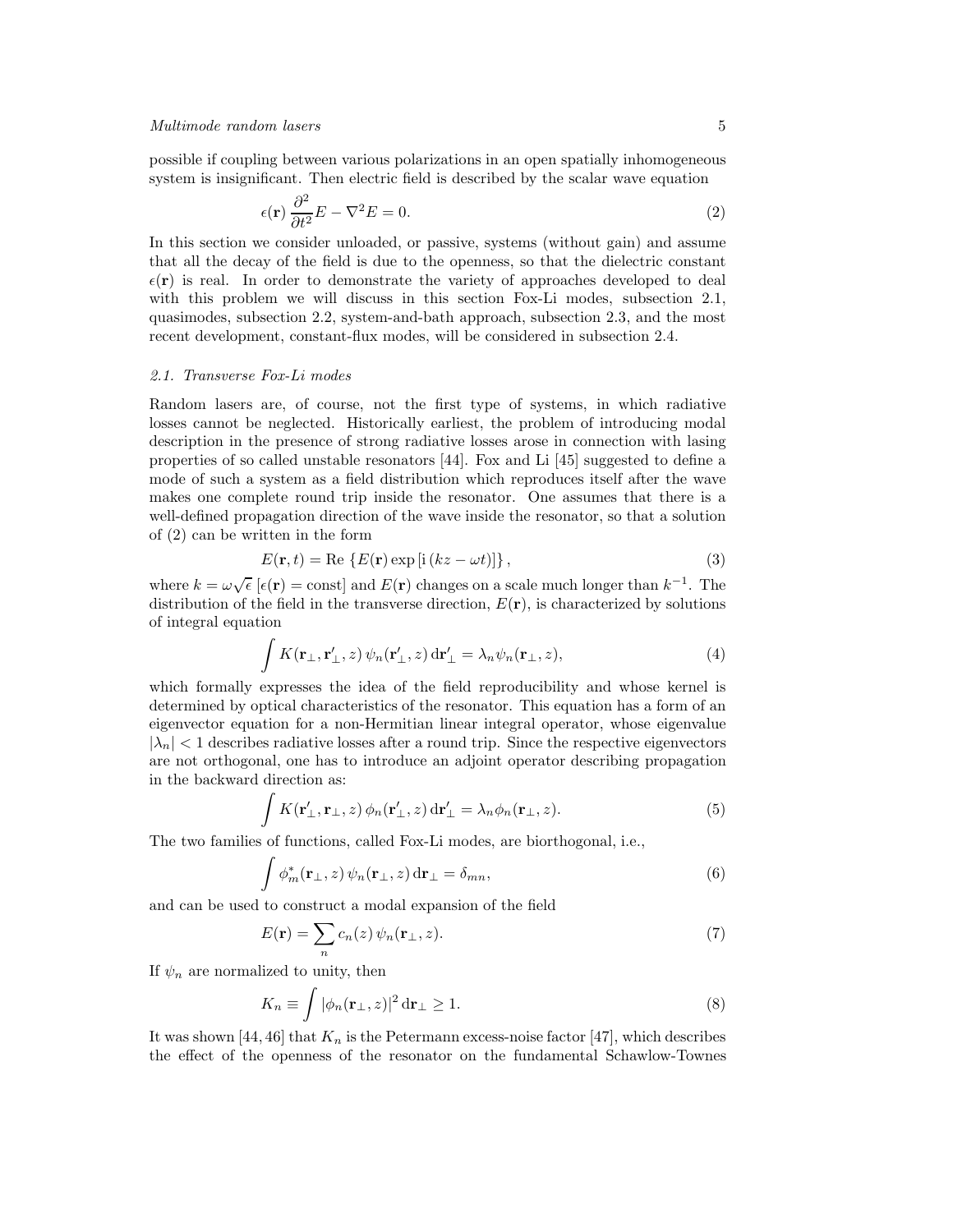linewidth. While the Fox-Li modes played an important role in understanding unstable resonators, their application to random lasers and especially to the problem of field quantization is rather limited.

#### 2.2. Quasimodes

The idea of quasimodes was transferred to optics from quantum physics. In order to describe scattering resonances in atomic and molecular physics, it was proposed to solve Schrödinger equation with boundary conditions at infinity containing only outgoing waves and no incoming incident waves (so called Siegert or Gamow boundary conditions) [48]. The solutions of the resulting non-Hermitian eigenvector problem are characterized by complex eigenvalues and eigenvectors diverging at infinity. The latter circumstance makes it impossible to use these modes as a basis for representation of the lasing field or to develop quantization procedure representing field in the entire space. At the same time, it was argued in [49] that under certain realistic conditions it is possible to use these modes to represent field inside the resonator. For both lasing and quantization problem the field is needed everywhere, therefore there have been several attempts to reformulate this problem in a way, which would produce a meaningful system of basis vectors valid in the whole space.

One of the approaches, developed in [50], uses modes obeying Siegert-Gamow boundary conditions to present the field inside the cavity, but uses a different set of functions to describe outside field in order to avoid the divergency problem. These authors argue that such modes describe "natural" evolution of the field inside the cavity after it was created and allowed to evolve freely and, therefore, call them natural modes. The authors employ an original definition of the biorthogonal inner product by presenting left- and right-propagating components of these modes as components of a two-dimensional spinor. This construction was studied in more details for a onedimensional cavity of constant refractive index open at one side and having a perfect mirror at the other side. Its eigenfunctions satisfying the outgoing-wave boundary conditions are of the form  $\psi_n(x) \propto e^{i\kappa_n x} + r e^{-i\kappa_n x}$ , where  $\kappa_n$  is complex. Its adjoint function  $\phi_n(x) = [\psi_n(x)]^*$  matches an incoming wave. The corresponding natural modes are then

$$
\Psi_n(x) \propto \begin{pmatrix} e^{i\kappa_n x} \\ r e^{-i\kappa_n x} \end{pmatrix}, \quad \Phi_n(x) \propto \begin{pmatrix} r e^{i\kappa_n^* x} \\ e^{-i\kappa_n^* x} \end{pmatrix}.
$$
 (9)

Natural modes for the external region are defined to have a real wavenumber  $k$ , but, if continued inside the cavity, they would not satisfy the Dirichlet condition at the mirror. Both internal and external modes are biorthogonal to their adjoints in the respective regions of space.

Since the natural modes form complete sets, they can be used to quantize the field in the whole space. Namely, the amplitudes of the modes  $\Psi_n(x)$  and  $\Phi_n(x)$  become cavity operators  $a_n$  and  $b_n$ , respectively. Similar, external operators  $a(k)$  and  $b(k)$  are defined. The system Hamiltonian

$$
H = H_{\rm in}(\{a_n, b_n\}) + H_{\rm out}(\{a(k), b(k)\})
$$
\n(10)

is a sum of internal and external contributions without cross-terms. Coupling between internal and external waves in this formalism arises due to noncommutativity of the internal and external operators. This circumstance makes application of these modes not very convenient, therefore, it would be interesting to try to introduce new commuting internal and external operators. This would result in a Hamiltonian where coupling would enter explicitly in the standard form of cross-terms.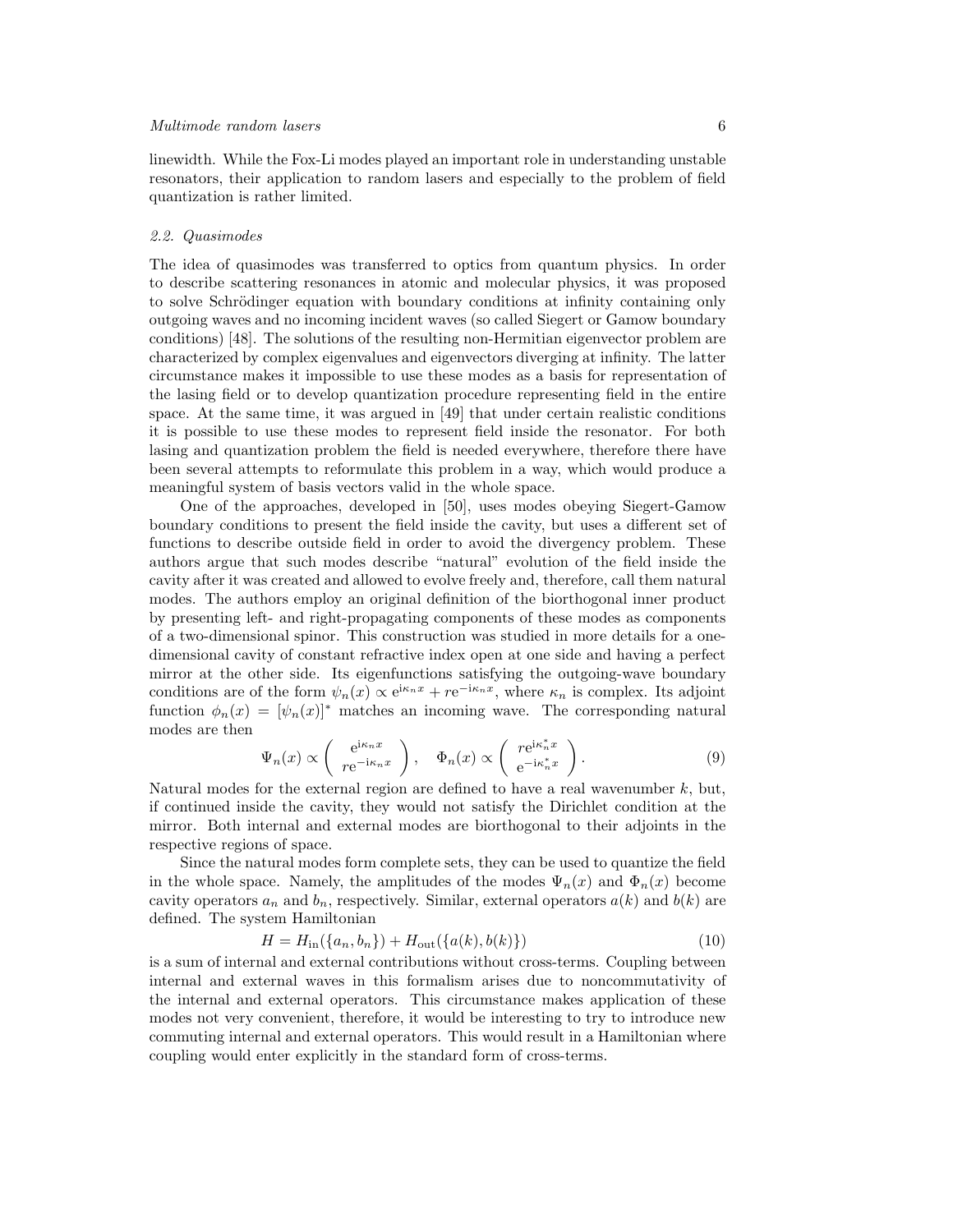#### 2.3. Feshbach projection in the system-and-bath quantization scheme

Field quantization based on quasimodes [50] (subsection 2.2) is an example of the system-and-bath approach: one introduces separate eigenmodes and field operators inside the open region designated as the "system" and in the surrounding free space ("bath"). This procedure can be contrasted with the modes-of-the-universe approach, in which the modes are defined in the whole space. The separation into a system and a bath often provides a more clear physical description. For example, the complex energy of a resonator state immediately yields its lifetime, while extracting this information from the real continuous spectrum is less straightforward.

Feshbach projection technique [51] offers a convenient way to perform the systemand-bath quantization in a rather general setting of equation  $(1)$  [52], the only assumption being that  $\epsilon(\mathbf{r}) = 1$  outside of a finite domain Q of arbitrary shape. The idea of the method is to project the Hilbert space of the modes of the universe into the Hilbert spaces of  $\mathcal Q$  and its exterior  $\mathcal P$  with appropriate boundary conditions.

Separating variables in (1) with an ansatz  $\mathbf{E}(\mathbf{r},t) = \text{Re}[\mathbf{E}_{\omega}(\mathbf{r}) \exp(-\mathrm{i}\omega t)]$  and introducing a new, in general, vector-valued function  $\phi_\omega(\mathbf{r}) = \sqrt{\epsilon(\mathbf{r})} \mathbf{E}_\omega(\mathbf{r})$  we can formulate an eigenvalue problem

$$
L\phi_{\omega} \equiv \frac{1}{\sqrt{\epsilon(\mathbf{r})}} \nabla \times \left[ \nabla \times \frac{\phi_{\omega}}{\sqrt{\epsilon(\mathbf{r})}} \right] = \omega^2 \phi_{\omega}
$$
 (11)

for the Hermitian operator L. After the projection into the subspaces  $\mathcal Q$  and  $\mathcal P$ , and equivalent system of equations

$$
\begin{pmatrix} L_{\mathcal{Q}\mathcal{Q}} & L_{\mathcal{Q}\mathcal{P}} \\ L_{\mathcal{P}\mathcal{Q}} & L_{\mathcal{P}\mathcal{P}} \end{pmatrix} \begin{pmatrix} \boldsymbol{\mu}_{\omega} \\ \boldsymbol{\nu}_{\omega} \end{pmatrix} = \omega^2 \begin{pmatrix} \boldsymbol{\mu}_{\omega} \\ \boldsymbol{\nu}_{\omega} \end{pmatrix}
$$
(12)

for the restrictions  $\mu_{\omega} = \phi_{\omega}|_{Q}$  and  $\nu_{\omega} = \phi_{\omega}|_{p}$  is obtained. The differential operators  $L_{QQ}$  and  $L_{PP}$  act in their domains and have the same bulk terms as L (11) and interface terms;  $L_{\mathcal{Q}P}$  and  $L_{\mathcal{P}Q}$  act at the interface between Q and P. There is a certain freedom in the distribution of the interface terms between the operators, as well as in the division of the whole space between  $\mathcal Q$  and  $\mathcal P$ . It is expected, however, that physically relevant quantities are independent of this choice [53]. The eigenmodes of  $L_{QQ}$  and  $L_{PP}$  are determined from the equations

$$
L_{\mathcal{QQ}}\mu_{\lambda} = \omega_{\lambda}^{2}\mu_{\lambda}, \quad L_{\mathcal{PP}}\nu_{m}(\omega) = \omega^{2}\nu_{m}(\omega), \tag{13}
$$

where  $\omega_{\lambda}$  is real and discrete,  $\omega$  is real and continuous and m is a discrete channel index. The modes are required to obey the boundary conditions that make the interface terms of the operators vanish. For example, in one dimension these could be the Dirichlet/Neumann conditions on the  $\mathcal{Q}/\mathcal{P}$  side of the interface or vice versa. The eigenfunctions  $\mu_{\lambda}(\mathbf{r})$  and  $\nu_m(\omega; \mathbf{r})$  of the Hermitian operators form complete sets in their domains. Because of the special boundary conditions, an expansion of a mode-ofthe-universe  $\phi_{\omega}$  in terms of these eigenmodes should deviate strongly from the exact result in a layer around the interface. The width of the layer should go to zero as the number of terms in the expansions becomes infinite.

The field is quantized in each domain separately by assigning the annihilation operators  $a_{\lambda}$  and  $b_m(\omega)$  to the eigenmodes  $\mu_{\lambda}$  and  $\nu_m(\omega)$ . The system-and-bath Hamiltonian

$$
H = \sum_{\lambda} \hbar \omega_{\lambda} a_{\lambda}^{\dagger} a_{\lambda} + \sum_{m} \int d\omega \hbar \omega b_{m}^{\dagger}(\omega) b_{m}(\omega)
$$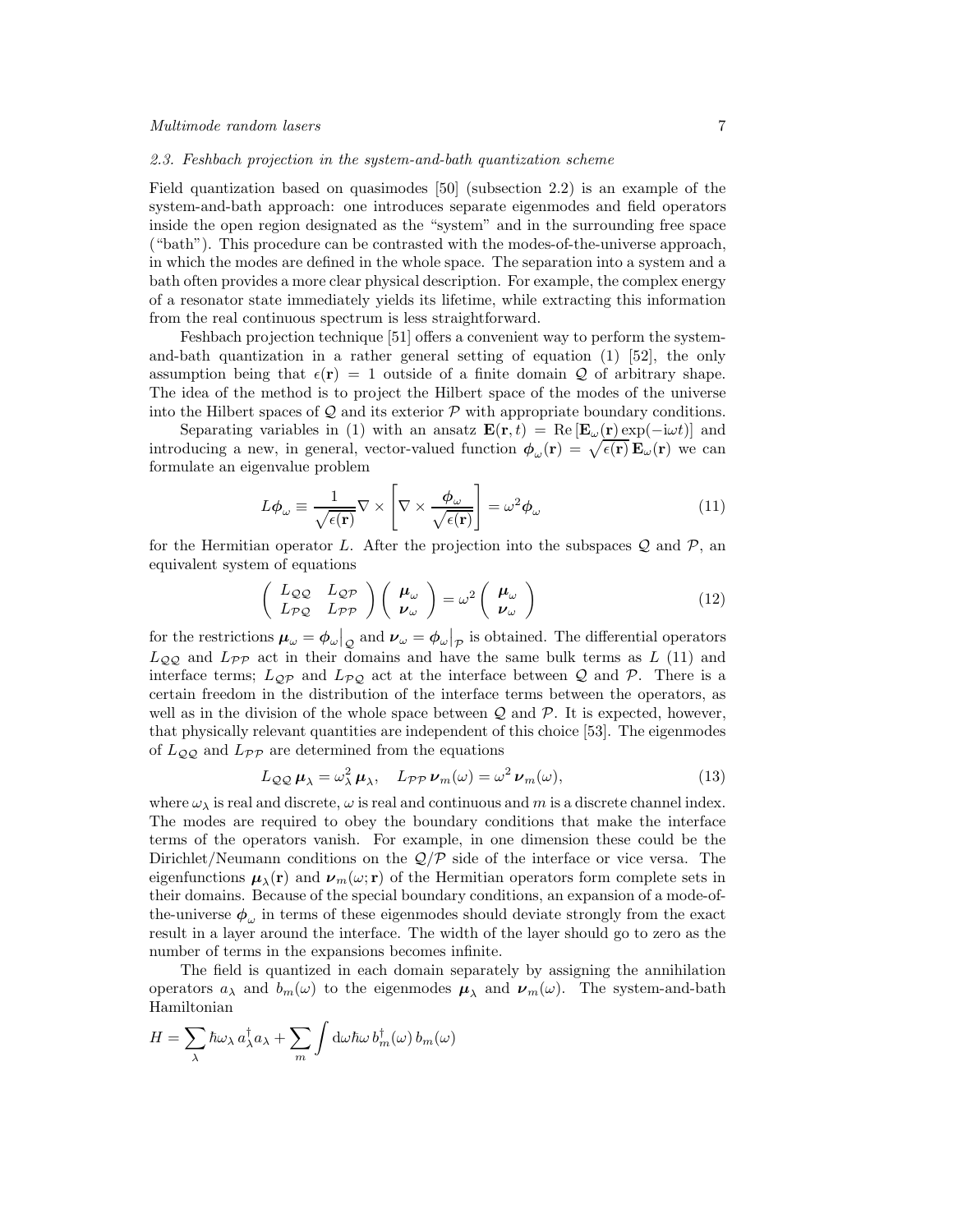$$
+\hbar \sum_{\lambda m} \int d\omega \left[ W_{\lambda m}(\omega) a_{\lambda}^{\dagger} b_m(\omega) + V_{\lambda m}(\omega) a_{\lambda} b_m(\omega) + \text{H.c.} \right], \quad (14)
$$

consists of the internal and external contributions and the interaction part with  $W_{\lambda m}(\omega) = \langle \mu_{\lambda} | L_{\mathcal{Q}P} | \nu_m(\omega) \rangle$  and  $V_{\lambda m}(\omega) = \langle \mu_{\lambda}^* | L_{\mathcal{Q}P} | \nu_m(\omega) \rangle$ . In contrast to the Hamiltonian (10), here the system and bath operators commute and the interaction terms are explicit. From the Heisenberg equations of motion for  $a_{\lambda}(t)$  and  $b_{m}(\omega;t)$ one obtains the quantum Langevin equation for  $a_{\lambda}(\omega)$  in the frequency representation:

$$
i\sum_{\lambda'}\left[\omega\delta_{\lambda\lambda'}-\Omega_{\lambda\lambda'}(\omega)\right]a_{\lambda'}(\omega)+F_{\lambda}(\omega)=0,
$$
\n(15)

where  $F_{\lambda}(\omega)$  is the bath noise operator. The non-Hermitian frequency matrix

$$
\Omega_{\lambda\lambda'}(\omega) = \omega_{\lambda}\delta_{\lambda\lambda'} - i\pi \left(WW^{\dagger}\right)_{\lambda\lambda'}(\omega) - \Delta_{\lambda\lambda'}(\omega),\tag{16}
$$

$$
(WW^{\dagger})_{\lambda\lambda'}(\omega) \equiv \sum_{m} W_{\lambda m}(\omega) W_{\lambda'm}^{*}(\omega), \qquad (17)
$$

contains the imaginary damping term and the real frequency shift, often disregarded. In the rotating-wave approximation, which is applicable when the damping is much smaller than the typical frequencies, the  $V_{\lambda m}(\omega)$  contribution can be neglected.

 $\sum_{\lambda} a_{\lambda}(\omega) \mu_{\lambda}(\mathbf{r}) / \sqrt{\epsilon(\mathbf{r})}$ . Representing the matrix (16) via its eigenvalues and Semiclassically, the electric field in the system (in  $Q$ ) is  $E_{\omega}(r)$  = biorthogonal left and right eigenvectors as  $\Omega(\omega) = \sum_{k} |r_k(\omega)\rangle \Omega_k(\omega) \langle l_k(\omega)|$  we can construct quasimodes

$$
\psi_k(\omega; \mathbf{r}) = \langle \mu(\mathbf{r}) | r_k(\omega) \rangle, \quad \mathbf{E}_{\omega}(\mathbf{r}) = \sum_k \mathbf{E}_k(\omega; \mathbf{r}) = \sum_k a_k(\omega) \psi_k(\omega; \mathbf{r}) / \sqrt{\epsilon(\mathbf{r})} \tag{18}
$$

where  $a_k(\omega) \equiv \langle l_k(\omega) | a(\omega) \rangle$  and  $|\mu(\mathbf{r}) \rangle$  [[ $a(\omega)$ ] is a column of  $\mu_\lambda(\mathbf{r})$  [ $a_\lambda(\omega)$ ]. These modes depend on the real frequency  $\omega$  imposed by the exterior. With the help of (15) and the bath correlation function at zero temperature  $\langle F_{\lambda}(\omega) F_{\lambda'}^{\dagger}(\omega') \rangle$  =  $(WW^{\dagger})_{\lambda\lambda'}(\omega)\delta(\omega-\omega')$  [54] one obtains the (bath averaged) field correlation in the mode  $k$  [55]:

$$
\langle \mathbf{E}_k(\omega; \mathbf{r}) \cdot \mathbf{E}_k^*(\omega'; \mathbf{r}) \rangle = \frac{\langle l_k(\omega) | WW^\dagger(\omega) | l_k(\omega) \rangle}{[\omega - \omega_k(\omega)]^2 + \kappa_k^2(\omega)} \frac{|\psi_k(\omega; \mathbf{r})|^2}{\epsilon(\mathbf{r})} \delta(\omega - \omega'), \tag{19}
$$

where  $\omega_k(\omega) \equiv \text{Re}\,\Omega_k(\omega)$  and  $\kappa_k(\omega) \equiv \text{Im}\,\Omega_k(\omega)$ . Thus, the modes  $\mathbf{E}_k(\omega;\mathbf{r})$  indeed describe a leaking field with the frequency given by the equation  $\omega = \omega_k(\omega)$  and the decay rate  $\kappa_k(\omega)$ , as is expected from quasimodes.

## 2.4. Constant-flux states

So called constant-flux (CF) states were introduced in [56] as an attempt to construct a system of basis functions suitable for modal expansion of the field inside an open resonator, which would also allow easily calculate field outside of the resonator. While these modes are, indeed, very convenient for semiclassical lasing theory, it is not clear at the present time if they can be used for quantization of the field. The CF modes are very similar to the modes [52] of the previous subsection 2.3: in the interior of the cavity region  $Q$  they satisfy the eigenvalue equation

$$
\frac{1}{\sqrt{\epsilon(\mathbf{r})}} \nabla \times \left[ \nabla \times \frac{\widetilde{\boldsymbol{\psi}}_k(\omega)}{\sqrt{\epsilon(\mathbf{r})}} \right] = \widetilde{\Omega}_k^2(\omega) \widetilde{\boldsymbol{\psi}}_k(\omega), \tag{20}
$$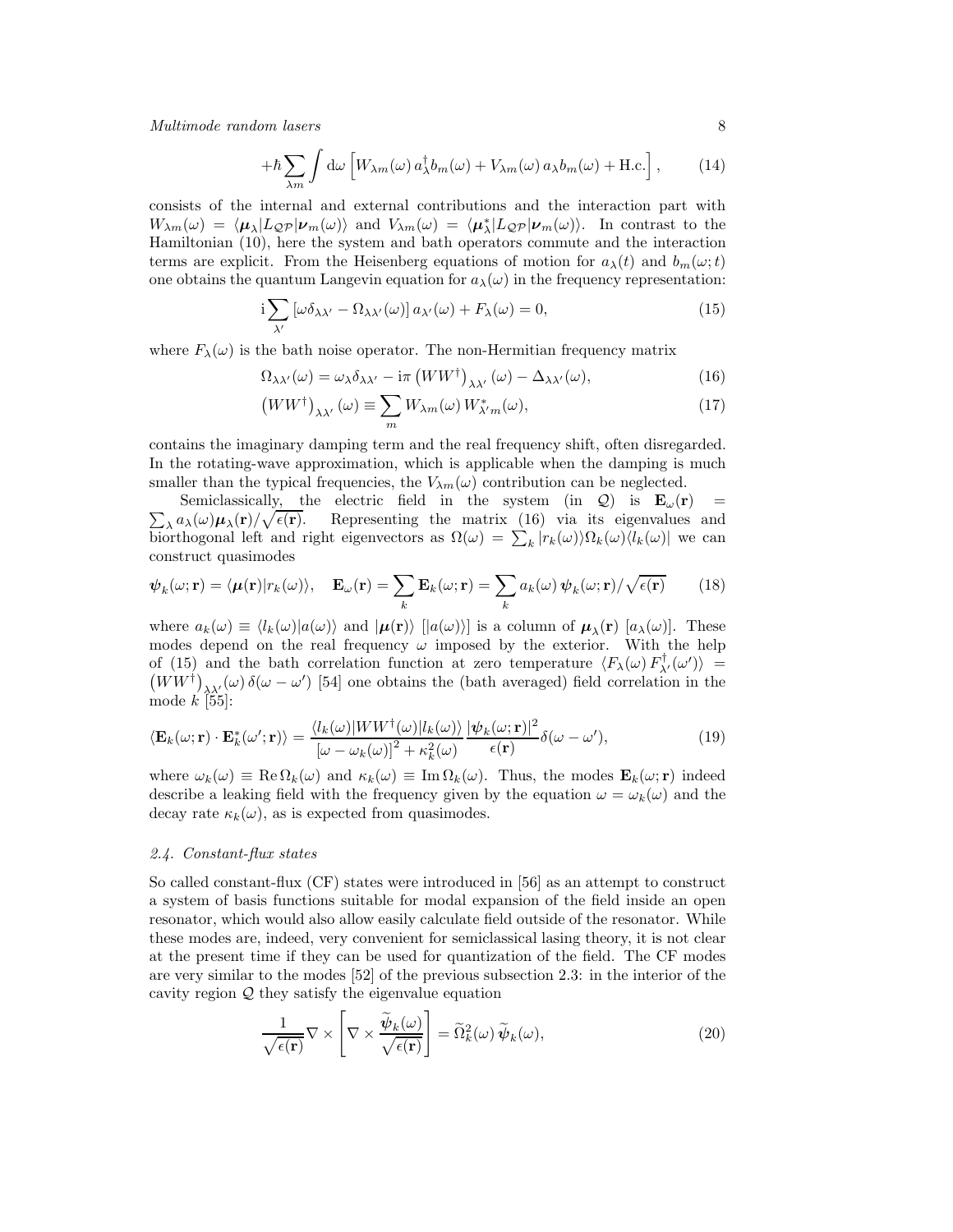where  $\tilde{\Omega}_k$  is an eigenfrequency and in the exterior domain  $P$  the equation for these modes takes the form

$$
\nabla \times \left[ \nabla \times \widetilde{\boldsymbol{\psi}}_k(\omega) \right] = \omega^2 \widetilde{\boldsymbol{\psi}}_k(\omega) \tag{21}
$$

where  $\omega$  is a real external spectral parameter, which does not coincide with the eigenfrequency  $\Omega_k$ . However, equations (20) and (21) are complemented by outgoingwave boundary conditions at infinity and continuity conditions at the boundary of the resonator. One can think of  $\omega$  as of frequency of some external force exciting the modes of the cavity, or alternatively, as a spectral parameter of temporal Fourier transform used to convert the problem from time to frequency domain. This spectral parameter becomes an integration variable when inverse transform back to time domain is carried out. Description of the outside modes by equation (21) not only allows to introduce nondiverging energy flux, but also ensures the biorthogonality of the internal modes. Indeed, electromagnetic boundary conditions are of mixed type and contain dependence on the eigenfrequencies. As a result the orthogonality between adjoint modes is destroyed, and transition to (21) is a way to restore it. Similar approach was described in the case of elastic waves in [57]. It was shown in [56] that modes defined this way form a complete set in the domain  $\mathcal{Q}$ , which can be complemented by a biorthogonal set of adjoint modes. The advantage of these states compared to quasimodes obeying Siegert-Gamow boundary conditions is that the former remain finite at infinity and describe constant flux of energy coming out from the resonator (hence, "constant flux" states). There is no need to introduce special outside modes, the exterior field is calculated by simply matching outgoing field with the cavity field. This is particularly convenient for calculation of light emission from open resonators.

The CF wavefunctions and their biorthogonal adjoint functions  $\phi_k(\omega; \mathbf{r})$  provide spectral representation of the interior Green-function operator [56] satisfying outgoing boundary conditions at infinity, which can be written in the form

$$
[G_{\mathcal{Q}\mathcal{Q}}(\omega; \mathbf{r}, \mathbf{r}')]_{\alpha\alpha'} = \sum_{k} \frac{[\widetilde{\psi}_{k}(\omega; \mathbf{r})]_{\alpha} [\widetilde{\phi}_{k}^{*}(\omega; \mathbf{r}')]_{\alpha'}}{\omega^{2} - \widetilde{\Omega}_{k}^{2}(\omega)}.
$$
(22)

The indices  $\alpha, \alpha' = x, y, z$  label the polarization of vector-valued field. The Green function satisfying the same boundary conditions can be defined in the system-andbath-approach as [52]  $G_{\mathcal{QQ}}(\omega) = [\omega^2 - L_{\text{eff}}(\omega)]^{-1}$ , where the differential operator  $L_{\text{eff}}$ has the form

$$
L_{\text{eff}}(\omega) = L_{\mathcal{QQ}} + L_{\mathcal{QP}} \left(\omega^2 - L_{\mathcal{PP}} + i\varepsilon\right)^{-1} L_{\mathcal{PQ}}.
$$
\n(23)

Thus,  $\psi_k(\omega)$  are eigenfunctions of  $L_{\text{eff}}(\omega)$  with the eigenvalues  $\Omega_k^2(\omega)$ . In fact, it was shown in [53] for the one-dimensional case, that the interface terms of  $L_{\text{eff}}(\omega)$  disappear precisely when the function it acts upon satisfies the outgoing boundary conditions. The poles of the Green function, which correspond to scattering resonances, are found by analytical continuation of  $\omega$  into the complex plane such that the equation  $\omega^2 = \tilde{\Omega}_k^2(\omega)$  is satisfied. At the same time, in the case of CF states,  $\omega$  is always real and, if it is fixed by some external conditions (for instance, it can be frequency of incident radiation tuned to be in resonance with the cavity mode), the respective resonant eigenfrequency of the CF state obeys a different equation:  $\text{Re}[\Omega_k(\omega)] = \omega$ .

It is interesting to compare CF modes with those obtained in the system-and-bath approach described in subsection 2.3. The first step is to write  $L_{\text{eff}}$  as a matrix in the eigenbasis of  $L_{QQ}$  [see (13)]:

$$
L_{\text{eff}}(\omega) \simeq \Omega_0^2 - 2\sqrt{\Omega_0} \left[ i\pi WW^\dagger(\omega) + \Delta(\omega) \right] \sqrt{\Omega_0},\tag{24}
$$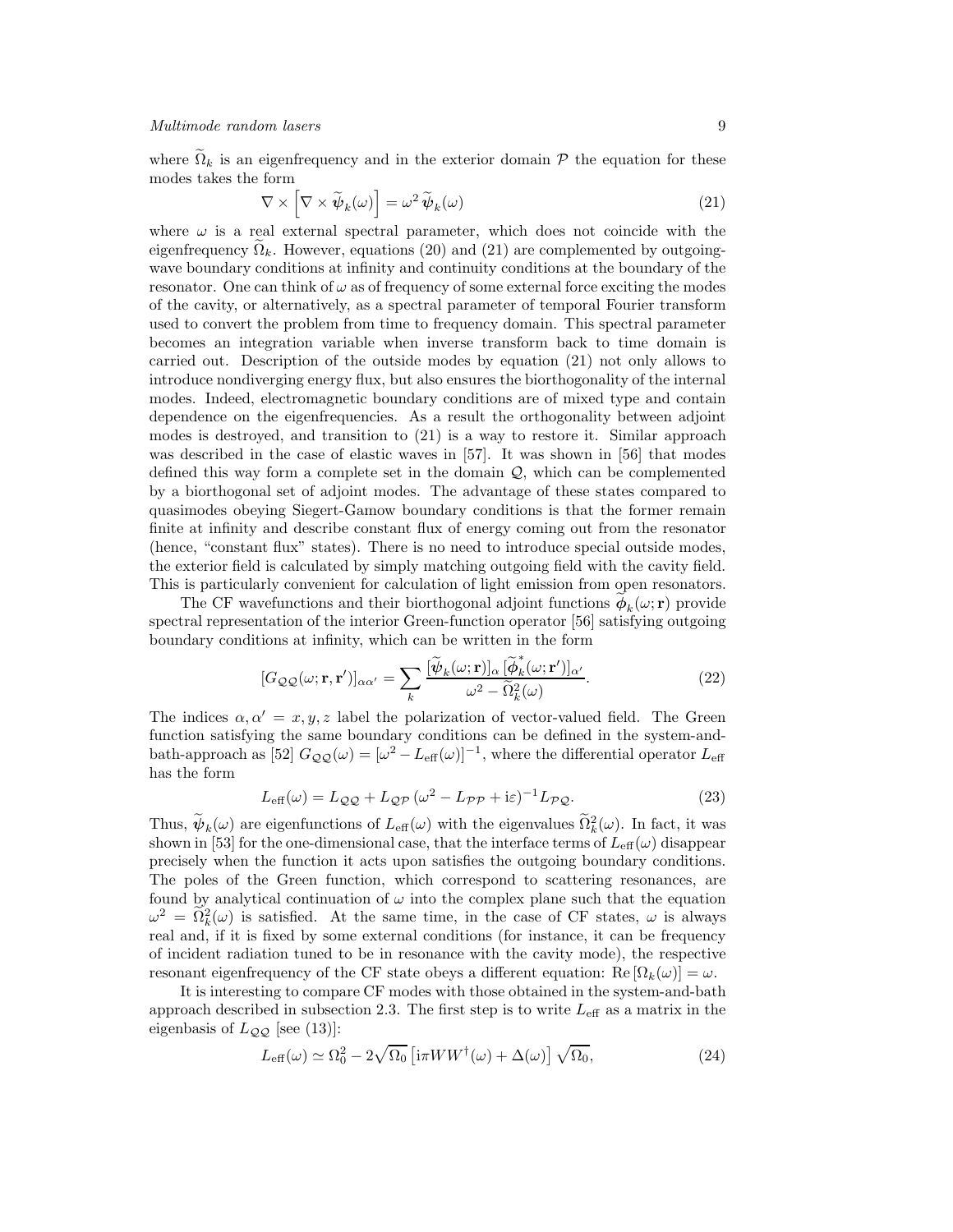where  $\Omega_0$  is the real diagonal matrix of  $\omega_\lambda$ . The difference between the matrix  $\Omega^2(\omega)$  (16) and this matrix reads

$$
\Omega^2(\omega) - L_{\text{eff}}(\omega) = [\Delta\Omega(\omega), \Omega_0] + \Delta\Omega^2(\omega), \quad \Delta\Omega(\omega) \equiv \Omega(\omega) - \Omega_0,
$$
\n(25)

where the diagonality of  $\Omega_0$  was used. This difference is of the second order in the small parameters  $|\Delta\Omega_{\lambda\lambda'}/\omega_{\lambda}|$  and  $|\omega_{\lambda}-\omega_{\lambda'}|/|\omega_{\lambda}|$ . Therefore, the CF eigenfrequencies and eigenfunctions are expected to become close to  $\Omega_k(\omega)$  and  $\psi_k(\omega)$  as the above ratios decrease.

#### 2.5. Open resonators in random-matrix theory

Explicit construction of quasimodes along the lines of subsections 2.2-2.4 in irregular systems may require a fair amount of computations. At the same time, one is often interested in statistical description of ensembles of such systems. It is well known that certain statistical characteristics of chaotic cavities and diffusive media in the short-wavelength limit are universal. This means that these properties depend only on the symmetries and, possibly, the boundary conditions, but not on the details of the spatial distribution of the refractive index. The universality justifies modelling eigenfrequencies and eigenfunctions of these systems using appropriate statistical ensembles of random matrices, which can be easier to handle analytically or numerically than physical systems. A review of random-matrix theory (RMT) in open cavities is given in [58].

A convenient starting point is the following, rather general representation of the scattering matrix of an open system:

$$
S(\omega) = 1 - 2i\pi W^{\dagger}(\omega - \Omega_{\text{eff}})^{-1} W, \quad \Omega_{\text{eff}} = \Omega_0 - i\pi W W^{\dagger}.
$$
 (26)

 $S(\omega)$  is an  $M \times M$  matrix in the channel space. It transforms a column of incoming amplitudes into a column of outgoing amplitudes in some basis of the channel states.  $\Omega_{\text{eff}}$  is called effective Hamiltonian in electronic systems. It is analogous to the frequency matrix (16).  $\Omega_0$  is an  $N \times N$  Hermitian frequency matrix of the closed resonator; its eigenvalues are the eigenfrequencies of the cavity. The  $N \times M$  matrix W describes coupling between the resonator and the open channels. In the limit usually considered in RMT,  $N \to \infty$ , the frequency dependence of W is neglected.

RMT prescribes that, in order to model a generic chaotic system with timereversal symmetry, the real symmetric matrix  $\Omega_0$  should be taken from the Gaussian orthogonal ensemble. Without loss of generality, the diagonal (off-diagonal) elements of  $\Omega_0$  are drawn from a normal distribution with zero mean and the variance of  $2/N$  (1/N). In the limit  $N \to \infty$  the eigenvalues are distributed according to the Wigner semicircle law

$$
g(\omega) = \frac{1}{\pi} \sqrt{1 - \frac{\omega^2}{4}}, \quad -2 \le \omega \le 2,
$$
\n
$$
(27)
$$

where  $g(\omega)$  is normalized to unity. In the absence of direct coupling between the channels, matrix  $S(\omega)$  should become diagonal after the ensemble average. This can be achieved simply by taking fixed (for all members of the ensemble) elements  $W_{nn} \equiv \sqrt{\gamma_n/\pi} > 0$  for  $n \leq M$  and  $W_{nm} = 0$  otherwise (the limit  $M \ll N$  is assumed). Thus, the interaction matrix  $\pi WW^{\dagger}$  is diagonal with M nonzero elements  $\gamma_n$ . The coupling strength between the resonator and the continuum is characterized by the transmission coefficients

$$
T_n = 1 - |\langle S_{nn}(\omega) \rangle|^2 = 2 \left[ 1 + \frac{\gamma_n + \gamma_n^{-1}}{2\pi g(\omega)} \right]^{-1}.
$$
 (28)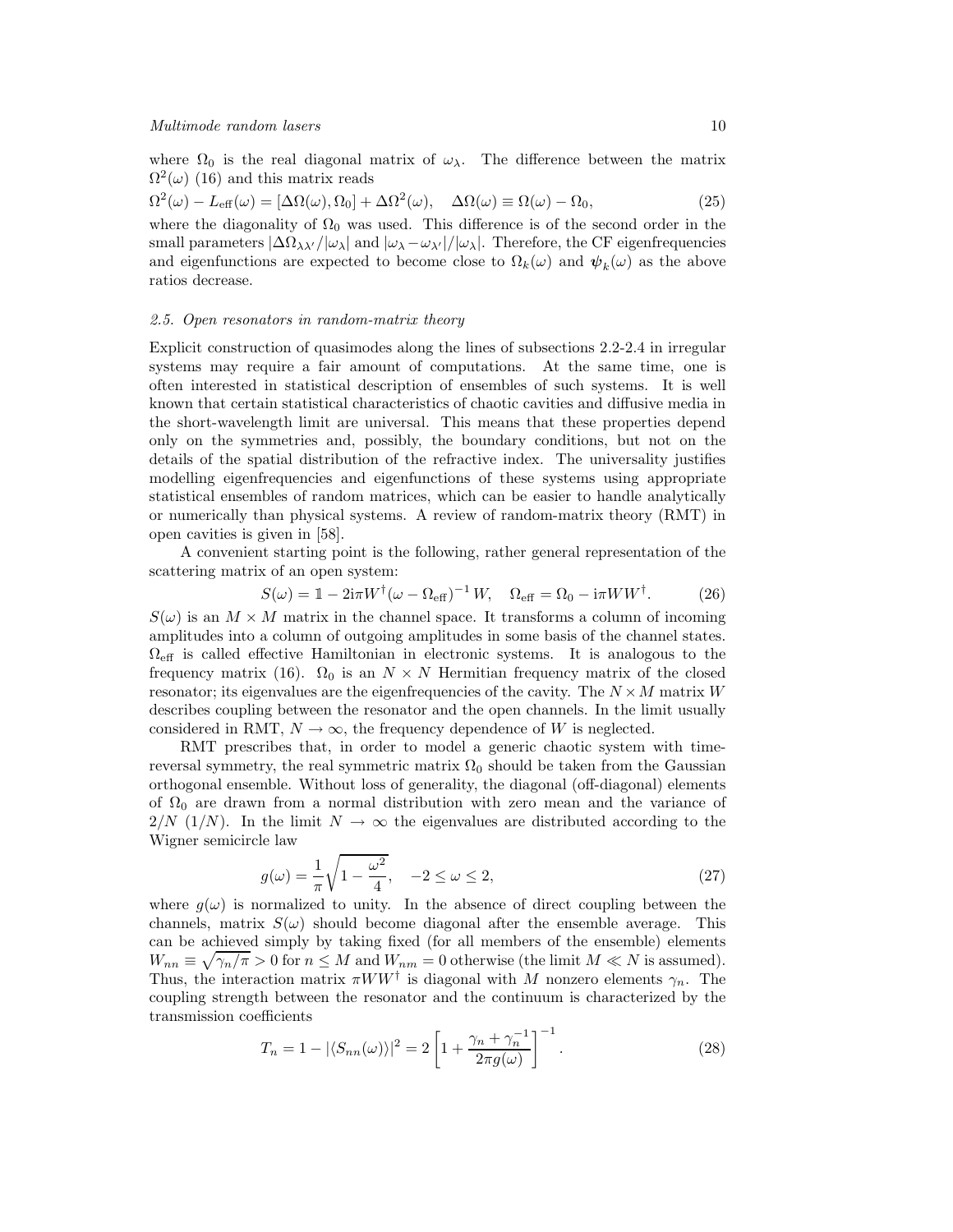In particular, the coupling is the strongest for  $\gamma_n = 1$ . Since the coupling depends on the density  $g(\omega)$ , one has to be careful not to mix the statistics from different regions of  $\omega$  or introduce appropriate scaling in order to obtain universal results.

Quasimodes of an open chaotic resonator can be modelled via the resonances of  $S(\omega)$ , which are the eigenmodes of  $\Omega_{\text{eff}}$ . Statistical properties of the resonant wavefunctions will follow from the surmise that values of an eigenfunction of a closed chaotic cavity are uncorrelated Gaussian random variables at points spaced more than a wavelength apart [59].

Several papers extend the calculations [44, 46] of the Petermann factor [47] to chaotic systems, where, in particular, there is no separation into longitudinal and transverse modes. In the case of chaotic cavity with an opening [60, 61], the RMT effective Hamiltonian  $\Omega_{\text{eff}}$  (26) is modified to account for the amplifying medium in the resonator by adding a correction  $i\gamma_a/2$  to its eigenvalues, where  $\gamma_a > 0$  is the amplification rate. As  $\gamma_a$  is increased from zero, the eigenvalues shift upwards in the complex plane (the gain is assumed to be the same for all relevant frequencies). The first eigenvalue touching the real axis defines the lasing threshold. The Petermann factor is shown to be

$$
K = \langle l|l\rangle\langle r|r\rangle \tag{29}
$$

where  $|l\rangle$  ( $|r\rangle$ ) is the left (right) eigenvector of  $\Omega_{\text{eff}}$  (for  $\gamma_a = 0$ ). A supersymmetric calculation [61] reveals that  $\langle K \rangle$  scales as the square root of the number of channels in the opening. If the system has a time-reversal symmetry, the matrix  $\Omega_{\text{eff}}$  is symmetric, i.e., W is real. Then one can impose the condition  $|l\rangle = |r\rangle^*$ , which leads to an alternative expression

$$
K_{\rm TRS} = \langle r|r\rangle^2. \tag{30}
$$

In a chaotic dielectric resonator (a domain of uniform refractive index  $n > 1$ surrounded by a medium with  $n = 1$ ) light can leak anywhere along the boundary. Hence, the number of output channels M scales with the size N of  $\Omega_{\text{eff}}$ , breaking the standard RMT assumption  $M \ll N$ . A combination of RMT with the Fresnel laws [62] produces a scattering matrix

$$
S(\omega) = -R + TF(\omega) \left[\mathbb{1} - RF(\omega)\right]^{-1} T,\tag{31}
$$

where  $F(\omega)$  is the intracavity propagator and R and T are diagonal matrices of reflection and transmission. The Petermann factor is of the form (29), but the eigenvectors refer to the matrix  $RF(\omega)$ . After a symmetrization procedure, the form (30) can also be obtained if time-reversal symmetry is present. Comparison of the RMT calculations with the quantum-kicked-rotator model points at loss of universality as  $n$  becomes close to unity, i.e., in a strongly open resonator.

It should be noted that the near-threshold treatment [60–62] yields the value of Petermann factor which is twice as large as the correct result. This happens because phase diffusion (which mainly contributes to the line width) is amended at the threshold by the amplitude fluctuations. The correct prefactor was inserted "by hand" in equations (29) and (30). A linearization of the quantum Langevin equations far above the threshold [63] yields again the result (29), this time with the proper prefactor.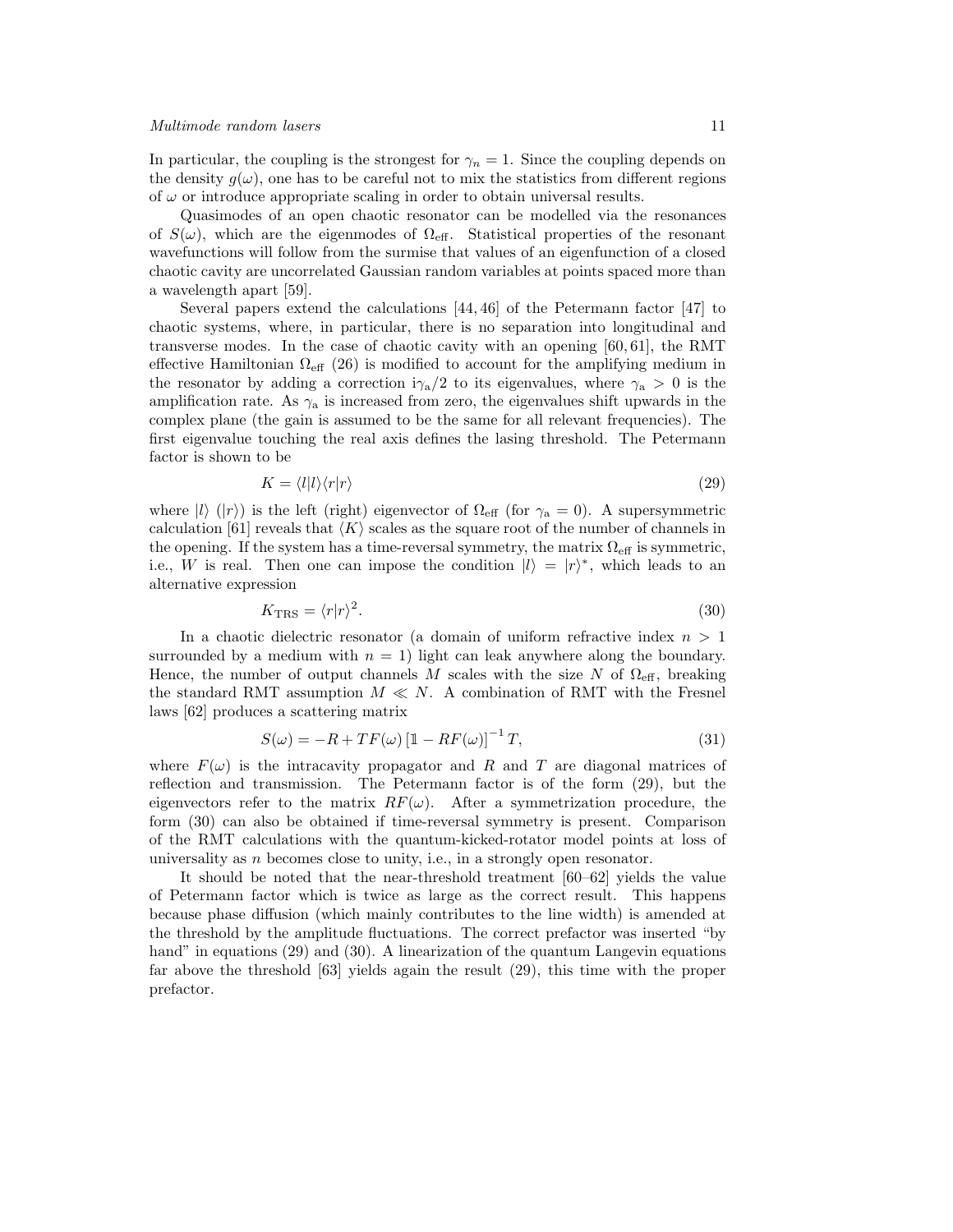## 3. Multimode laser theories for open and irregular systems

As it was mentioned in introductory section 1, the current trend in theoretical description of random lasing consists in extending standard semiclassical mutlimode lasing theory [64, 65] to situations specific for random lasing: modes with broad distribution of radiative lifetimes and irregular spatial patterns, inhomogeneity of the background refractive index, large number of lasing modes emitting in the regime when pumping significantly exceeds the threshold value. While it is true that the multimode lasing was considered one of the signatures of coherent feedback, the discussion of this issue in earlier works related to strongly scattering systems was mostly concerned with a rather trivial situation, when multiple modes originated from different nonoverlapping cavities (localized states), which were assumed to be in the single-mode regime due to mode competition [30, 32, 34]. The only nontrivial multimode effect reported in strongly scattering systems was observation of mode coupling in [32], however, an attempt of its explanation using a two-mode lasing theory given in [66] relied on incorrect form of rate equations (this point will be explained later in this section).

One of the first attempts to apply multimode lasing theory to chaotic lasers was undertaken in [1], where equations of standard semiclassical laser theory were combined with ideas of random-matrix theory concerning statistical properties of eigenmodes of chaotic resonators. Cavities studied in [1] were characterized by a relatively long radiative lifetimes of the modes. Statistical properties of random lasers with strong radiative losses were studied in [67–69] using combination of random-matrix theory with the method of Feshbach projection. A statistical study of one-dimensional strongly open random lasers based on calculations of lasing modes "from the first principles" rather than on phenomenological random-matrix-type considerations was carried out in [70].

The role of nonuniformity of the refractive index in formation of lasing modes and its consequences for lasing dynamics was discussed in [71, 72], where the idea that lasing modes can be significantly different from modes of cold cavities and must be determined selfconsistently was formulated. Application of the theory [71, 72] to random lasers was, however, limited because of restriction of the selfconsistency requirements to the linear regime only and neglect of radiative losses of the modes. Both these limitations were removed in [56, 73, 74] (see also recent review article [75]), where spatial structure of lasing modes and lasing frequencies were determined selfconsistently from fully nonlinear theory. The approach developed in these papers is based on three main ingredients: (i) use of CF states to incorporate radiative losses of the system, (ii) neglecting population pulsation, which allowed to take into account nonlinear interactions up to infinite order in field intensity and (iii) determination of lasing modes and their frequencies selfconsistently. Results of those works revealed the presence of strong effects related to nonlinear interaction between modes in systems with strongly overlapping (both spectrally and spatially) modes. However, since this method is based on numerical computation of fixed points of a certain nonlinear map, which, as it often happens in nonlinear systems, might have multiple stable and metastable points, the usefulness of this approach might be limited to systems with relatively large intermode spacing. Its applicability to truly diffusive random lasers is difficult to assess from the data published in [56, 73–75], since they do not contain any information about mean free path,  $l_{\text{mfp}}$ , of light in studied structures. Diffusive regime arises only when relations  $R \gg l_{\text{mfp}} \gg \lambda$ , where  $\lambda$  is the wavelength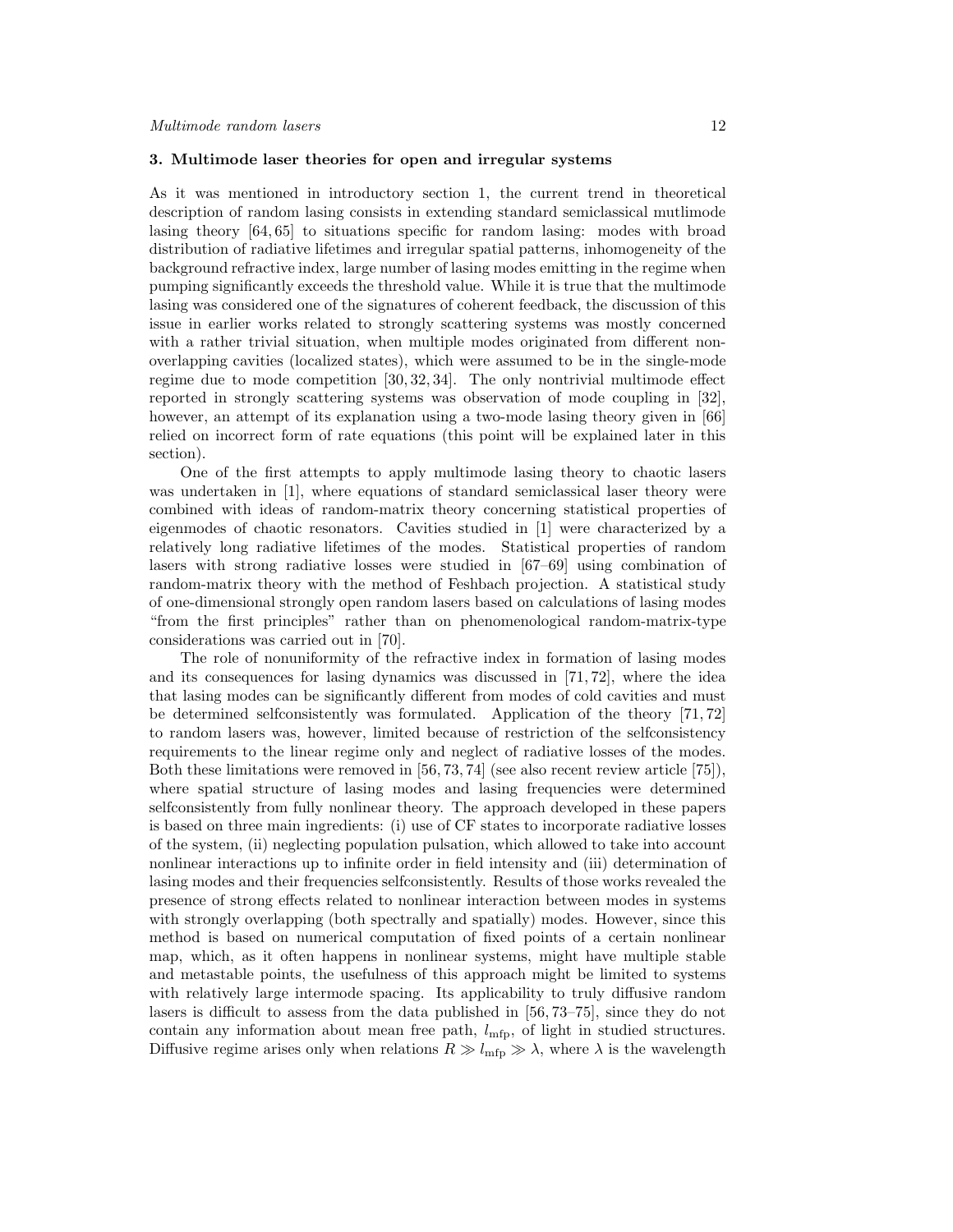of light and  $R$  is the size of the sample, are satisfied, which requires much larger samples than the condition  $R \gg \lambda$ , fulfilled in samples studied in [56, 73–75].

In this and the following section we derive a semiclassical multimode lasing theory taking into account recent achievements discussed above and present some examples of its application to situations relevant for random lasers.

## 3.1. Semiclassical laser equations

A starting point for the semiclassical description of lasers [64, 65] is the wave equation for the electric field (1) with the polarization  $P(\mathbf{r},t)$  as a source that generates the field  $(c=1)$ :

$$
\epsilon(\mathbf{r})\frac{\partial^2}{\partial t^2}\mathbf{E} + \nabla \times (\nabla \times \mathbf{E}) = -4\pi \frac{\partial^2}{\partial t^2}\mathbf{P}(\mathbf{r}, t).
$$
 (32)

In the simplest model, the polarization is produced by two-level active atoms and obeys the equation

$$
\left(\frac{\partial^2}{\partial t^2} + 2\gamma_\perp \frac{\partial}{\partial t} + \nu^2\right) \mathbf{P} = -2\nu \frac{d^2}{\hbar} \mathbf{E}(\mathbf{r}, t) \Delta n(\mathbf{r}, t),\tag{33}
$$

where  $\Delta n(\mathbf{r}, t)$  is the population-inversion density, d is the magnitude of the atomic dipole matrix element,  $\nu$  is the atomic transition frequency (homogeneous broadening is assumed) and  $\gamma_{\perp}$  is the polarization decay rate. The population inversion, in turn, depends on the electric field and the polarization,

$$
\frac{\partial}{\partial t}\Delta n - \gamma_{\parallel}[\Delta n_0(\mathbf{r}, t) - \Delta n] = \frac{2}{\hbar \nu} \mathbf{E}(\mathbf{r}, t) \cdot \frac{\partial}{\partial t} \mathbf{P}(\mathbf{r}, t).
$$
\n(34)

If the right-hand side vanishes,  $\Delta n$  relaxes with the rate  $\gamma_{\parallel}$  to the unsaturated population invertion  $\Delta n_0(\mathbf{r}, t)$ , which is determined by the pump.

The coupled equations  $(32)-(34)$  yield, in principle, distribution of the electric field in the system, if  $\Delta n_0(\mathbf{r}, t)$  is given. Unlike the traditional derivation of lasing equations, which is usually done in time domain, we find it more convenient to proceed using frequency representation. We introduce the Fourier transforms

$$
\mathbf{E}(\mathbf{r},t) = \frac{1}{\pi} \text{Re} \int_0^\infty d\omega \, \mathbf{E}_\omega(\mathbf{r}) \, e^{-i\omega t}, \tag{35}
$$

$$
\mathbf{P}(\mathbf{r},t) = \frac{1}{\pi} \text{Re} \int_0^\infty d\omega \, \mathbf{P}_\omega(\mathbf{r}) \, e^{-i\omega t},\tag{36}
$$

$$
\Delta n(\mathbf{r},t) = \frac{1}{2\pi} \int_{-\infty}^{\infty} d\omega \Delta n_{\omega}(\mathbf{r}) e^{-i\omega t}.
$$
\n(37)

in the form chosen to facilitate application of the rotating-wave approximation. In addition, we assume that the time dependence of the field and polarization is determined by fast oscillations with frequencies which are close to atomic frequency  $\nu$ and residual slow time dependence. In the frequency domain this means that only Fourier components  $\mathbf{E}_{\omega}$  and  $\mathbf{P}_{\omega}$  with  $\omega$  in the small vicinity of  $\nu$  contribute significantly to the dynamics. Therefore, after performing Fourier transform of (32)-(34), one can neglect terms of the order of  $(\omega - \nu)^2$  in  $\omega^2 = (\omega - \nu + \nu)^2 \approx \nu^2 + 2\nu(\omega - \nu)$  and write down the resulting equations as

$$
-\epsilon(\mathbf{r})\left(-\nu^2 + 2\nu\omega\right)\mathbf{E}_{\omega} + \nabla \times (\nabla \times \mathbf{E}_{\omega}) = 4\pi\nu^2 \mathbf{P}_{\omega},\tag{38}
$$

$$
[-i(\omega - \nu) + \gamma_{\perp}]\mathbf{P}_{\omega} = -i\frac{d^2}{2\pi\hbar} \int_0^{\infty} d\omega' \mathbf{E}_{\omega'} \Delta n_{\omega - \omega'},
$$
\n(39)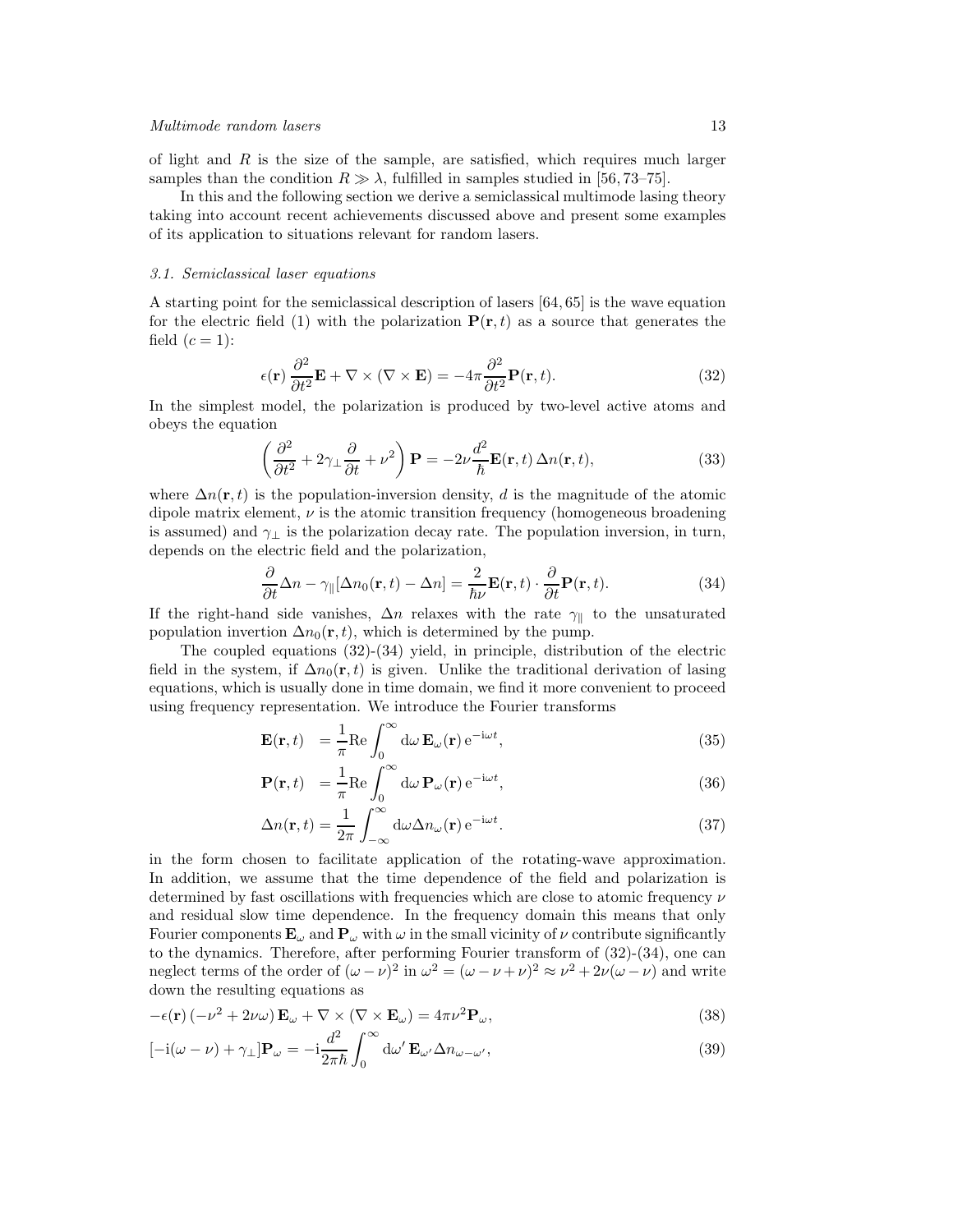$$
(-i\omega + \gamma_{\parallel})\Delta n_{\omega} = 2\pi \gamma_{\parallel} \Delta n_{0}(\mathbf{r}) \,\delta(\omega) - \frac{i}{\pi \hbar} \int_{0}^{\infty} d\omega' (\mathbf{E}^{*}_{\omega' - \omega} \cdot \mathbf{P}_{\omega'} - \mathbf{E}_{\omega' + \omega} \cdot \mathbf{P}^{*}_{\omega'}), \quad (40)
$$

where we assumed that the pump  $\Delta n_0(\mathbf{r})$  is time independent.

In the linear approximation [71, 72] (valid below and not far above the lasing threshold) we neglect the quadratic terms in (40) and use

$$
\Delta n_{\omega}^{(0)} = 2\pi \Delta n_0(\mathbf{r}) \,\delta(\omega) \tag{41}
$$

in (39). Polarization in this approximation is given by

$$
\mathbf{P}_{\omega}^{(1)} = -\mathrm{i}(d^2/\hbar\gamma_{\perp})D(\omega)\Delta n_0(\mathbf{r})\,\mathbf{E}_{\omega}
$$
\n(42)

and, when substituted to the right-hand side of (38), yields the following equation for the electric field:

$$
-\epsilon(\mathbf{r})\left(-\nu^2 + 2\nu\omega\right)\mathbf{E}_{\omega} + \nabla \times (\nabla \times \mathbf{E}_{\omega}) = -4\pi i \frac{d^2 \nu^2}{\hbar \gamma_{\perp}} D(\omega) \,\Delta n_0(\mathbf{r}) \,\mathbf{E}_{\omega},\tag{43}
$$

where  $D(\omega) \equiv [1 - i(\omega - \nu)/\gamma_{\perp}]^{-1}$ .

One can use any of the system of modes  $\psi_k(\omega; \mathbf{r})$  discussed in subsections 2.2-2.4 and their adjoint modes  $\phi_k(\omega; \mathbf{r})$  with respective eigenfrequencies  $\Omega_k(\omega)$  (we use the same notation for all types of modes) in order to generate modal expansion (18) of electric field in equation (43). The expansion coefficients are found using the biorthogonal functions as

$$
a_k(\omega) = \int \mathrm{d}\mathbf{r} \sqrt{\epsilon(\mathbf{r})} \phi_k^*(\omega; \mathbf{r}) \cdot \mathbf{E}_{\omega}(\mathbf{r}). \tag{44}
$$

Then (43) is reduced to the matrix eigenvalue problem

$$
\sum_{k'} \left[ \omega \delta_{kk'} - \overline{\Omega}_{kk'}(\omega) \right] a_{k'}(\omega) = 0 \tag{45}
$$

with

$$
\overline{\Omega}_{kk'}(\omega) = \Omega_k(\omega)\delta_{kk'} + i2\pi\nu\frac{d^2}{\hbar\gamma_\perp}D(\omega)V_{kk'}(\omega),\tag{46}
$$

$$
V_{kk'}(\omega) = \int \mathrm{d}\mathbf{r} \, \phi_k^*(\omega; \mathbf{r}) \cdot \psi_{k'}(\omega; \mathbf{r}) \frac{\Delta n_0(\mathbf{r})}{\epsilon(\mathbf{r})}.\tag{47}
$$

The matrix  $V_{kk'}(\omega)$  becomes diagonal for uniform  $\Delta n_0$  and  $\epsilon$ . The lasing thresholds and frequencies at the thresholds are determined from the system of equations  $\omega = \text{Re}\,\overline{\Omega}_k(\omega)$  and  $\text{Im}\,\overline{\Omega}_k(\omega) = 0$ , where  $\overline{\Omega}_k(\omega)$  are eigenvalues of  $\overline{\Omega}_{kk'}(\omega)$ .

## 3.2. Third-order theory

Nonlinear effects can be included by iterating equations (39) and (40), with the field as a small parameter [64, 65]. Namely,  $P_{\omega}^{(1)}$  is inserted in (40) to obtain the correction  $\Delta n_{\omega}^{(2)}$ , which, in turn, is used in (39) to yield the contribution to the polarization  $\mathbf{P}^{(3)}_{\omega}$ , of the third order in the electric field.

Assuming that lasing modes exist, we can present field as a sum of oscillating terms with slowly varying amplitudes,

$$
\mathbf{E}(\mathbf{r},t) = \text{Re}\left[\sum_{l} \mathbf{E}_{l}(\mathbf{r},t) e^{-i\omega_{l}t}\right], \quad \mathbf{E}_{\omega}(\mathbf{r}) = \sum_{l} \mathbf{E}_{l}(\omega - \omega_{l}; \mathbf{r}), \quad (48)
$$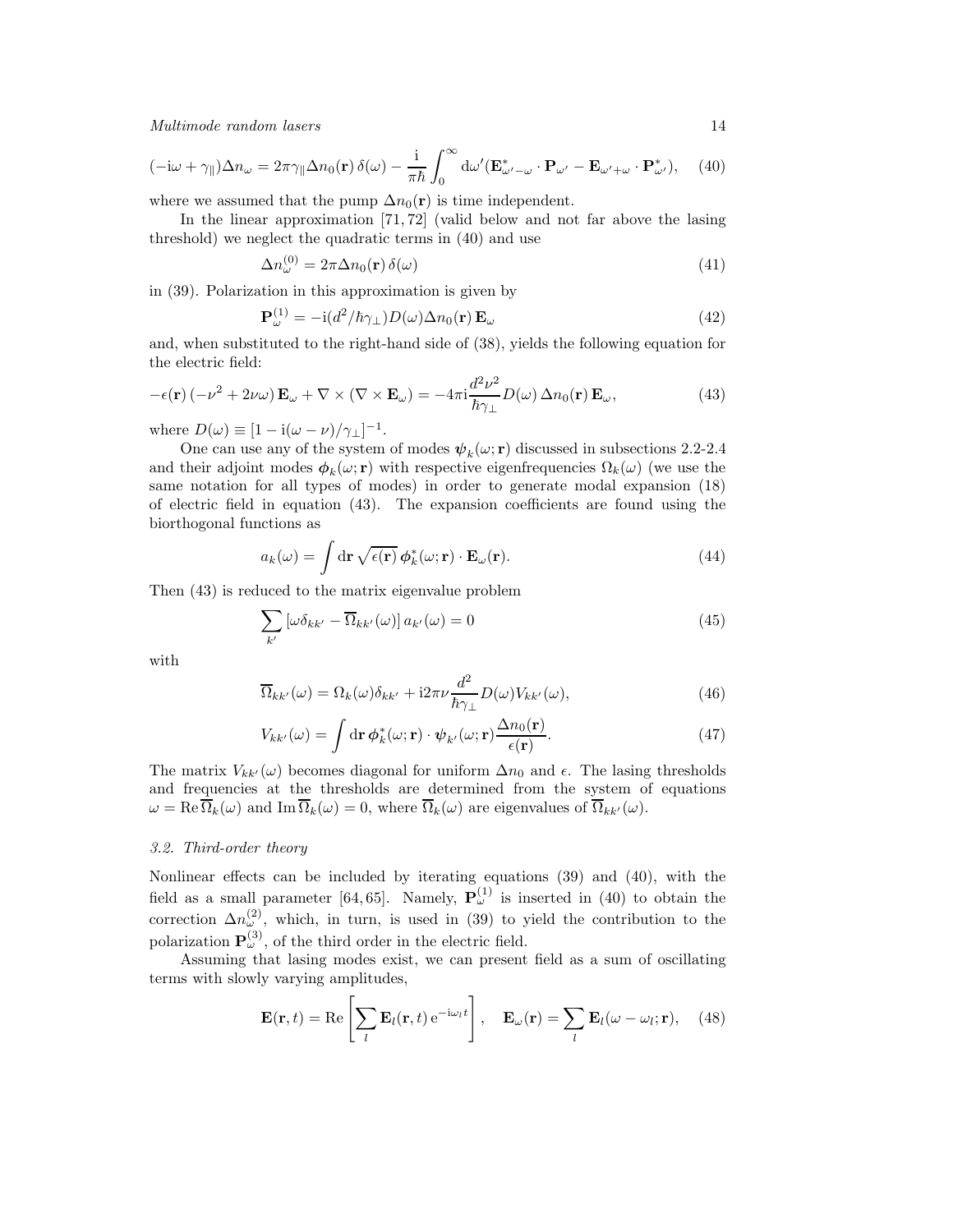and positive frequencies  $\omega_l$  close to  $\nu$ , which are to be determined selfconsistently. If the amplitudes  $\mathbf{E}_l(\mathbf{r},t)$  vary slowly on the scale of  $\omega_l$ , their Fourier transforms  $\mathbf{E}_l(\omega - \omega_l; \mathbf{r})$  are strongly peaked at  $\omega_l$ . The slow-varying-amplitude approximation in the frequency domain amounts to the replacement  $\mathbf{E}_l(\omega - \omega_l; \mathbf{r}) \to \pi \mathbf{E}_l(\mathbf{r}, t) \delta(\omega - \omega_l)$ in nonlinear terms before performing frequency integrals when transforming to the time representation. Further, we average out interference terms, oscillating at the beat frequencies, and neglect mode degeneracies  $(|\omega_l - \omega_m| \gg |\mathbf{E}_l|/|\mathbf{E}_l|)$ . After the nonlinear correction  $\mathbf{P}^{(3)}_{\omega}$  is added to the right-hand side of (38) and the linear contribution is diagonalized according to (45), we arrive at the third-order lasing equations

$$
\begin{aligned}\n\left\{\frac{\mathrm{d}}{\mathrm{d}t} + \mathrm{i}\left[\overline{\Omega}_{k}(\omega_{m}) - \omega_{m}\right]\right\} \overline{a}_{km}(t) &= \\
-\frac{\pi\nu}{\hbar\gamma_{\parallel}} \left(\frac{d^{2}}{\hbar\gamma_{\perp}}\right)^{2} D(\omega_{m}) \int \mathrm{d}\mathbf{r} \frac{\Delta n_{0}(\mathbf{r})}{\sqrt{\epsilon(\mathbf{r})}} \overline{\phi}_{k}^{*}(\omega_{m}; \mathbf{r}) \cdot \sum_{l=1}^{N_{m}} \left\{2\mathrm{Re}\left[D(\omega_{l})\right] \mathbf{E}_{m}(\mathbf{r}, t) \left|\mathbf{E}_{l}(\mathbf{r}, t)\right|^{2} \right. \\
&\left. + (1 - \delta_{ml}) D_{\parallel}(\omega_{m} - \omega_{l}) \left[D(\omega_{m}) + D^{*}(\omega_{l})\right] \mathbf{E}_{l}(\mathbf{r}, t) \left[\mathbf{E}_{l}^{*}(\mathbf{r}, t) \cdot \mathbf{E}_{m}(\mathbf{r}, t)\right]\right\}.\n\end{aligned} \tag{49}
$$

 $a_{km}$  is the amplitude of the k-th component of the m-th lasing mode in the basis of eigenfunctions of linearized problem (43) and (45):

$$
\mathbf{E}_{m}(\mathbf{r},t) = \sum_{k=1}^{N_{\rm b}} \overline{a}_{km}(t) \overline{\psi}_{k}(\omega_{m};\mathbf{r})/\sqrt{\epsilon(\mathbf{r})}, \quad m = 1,\ldots,N_{\rm m}.
$$
 (50)

This is a system of  $N_{\rm b} \times N_{\rm m}$  equations, where  $N_{\rm b}$  is the basis size and  $N_{\rm m}$  is the number of lasing modes. The terms proportional to  $D_{\parallel}(\omega) \equiv (1 - i\omega/\gamma_{\parallel})^{-1}$  arise from the population pulsations at the beat frequency  $\omega_m - \omega_l$  interfering in (39) with the oscillations at the frequency  $\omega_l$  (and, thus, surviving the averaging). In the stationary regime ( $d\bar{a}_{km}/dt = 0$ ), the amplitudes  $\bar{a}_{km}$  and frequencies  $\omega_m$  can be determined from equations (49) by an iteration procedure (see section 3.3).

The number of equations in system (49) can be reduced to  $N<sub>b</sub>$  if one assumes that the wavefunctions of the lasing modes are given by the linear approximation (43) and do not have to be determined selfconsistently from the nonlinear equations (49). This is the approximation used in [71, 72], where it was justified by the fact that such a partially (in the linear approximation) selfconsistent treatment still allows one to eliminate fast oscillating terms in the nonlinear polarization and to introduce the slow-varying-amplitude approximation resulting in rate equations for the respective amplitudes. In this linearly selfconsistent approximation the amplitudes can be presented as  $\bar{a}_{km}(t) = \bar{a}_m(t) \delta_{km}$  and the lasing equations for a scalar field take the form (cf. [67, 69, 70])

$$
\left\{\frac{\mathrm{d}}{\mathrm{d}t} + i\left[\overline{\Omega}_{m}(\omega_{m}) - \omega_{m}\right]\right\}\overline{a}_{m} = -\frac{\pi\nu}{V\hbar\gamma_{\parallel}}\left(\frac{d^{2}}{\hbar\gamma_{\perp}}\right)^{2}D(\omega_{m})\overline{a}_{m}\sum_{l}B_{ml}\left|\overline{a}_{l}\right|^{2}
$$

$$
\times\left\{2\mathrm{Re}\left[D(\omega_{l})\right] + \left(1 - \delta_{ml}\right)D_{\parallel}(\omega_{m} - \omega_{l})\left[D(\omega_{m}) + D^{*}(\omega_{l})\right]\right\}.\tag{51}
$$

$$
\times \left\{ 2\mathrm{Re}\left[ D(\omega_l) \right] + (1 - \delta_{ml}) D_{\parallel}(\omega_m - \omega_l) \left[ D(\omega_m) + D^*(\omega_l) \right] \right\},\tag{51}
$$

$$
B_{ml} = V \int \mathrm{d}\mathbf{r} \, \frac{\Delta n_0(\mathbf{r})}{[\epsilon(\mathbf{r})]^2} \overline{\phi}_m^*(\omega_m; \mathbf{r}) \, \overline{\psi}_m(\omega_m; \mathbf{r}) \, \left| \overline{\psi}_l(\omega_l; \mathbf{r}) \right|^2, \tag{52}
$$

where  $V$  is the volume. Equations (51) generalize the standard third-order semiclassical theory with the saturation (hole-burning) terms [64, 65] to the case of strongly open and irregular systems. Separating real and imaginary parts of this equation one obtains rate equations for intensities  $I_m = |\overline{a}_m|^2$  of the modes and an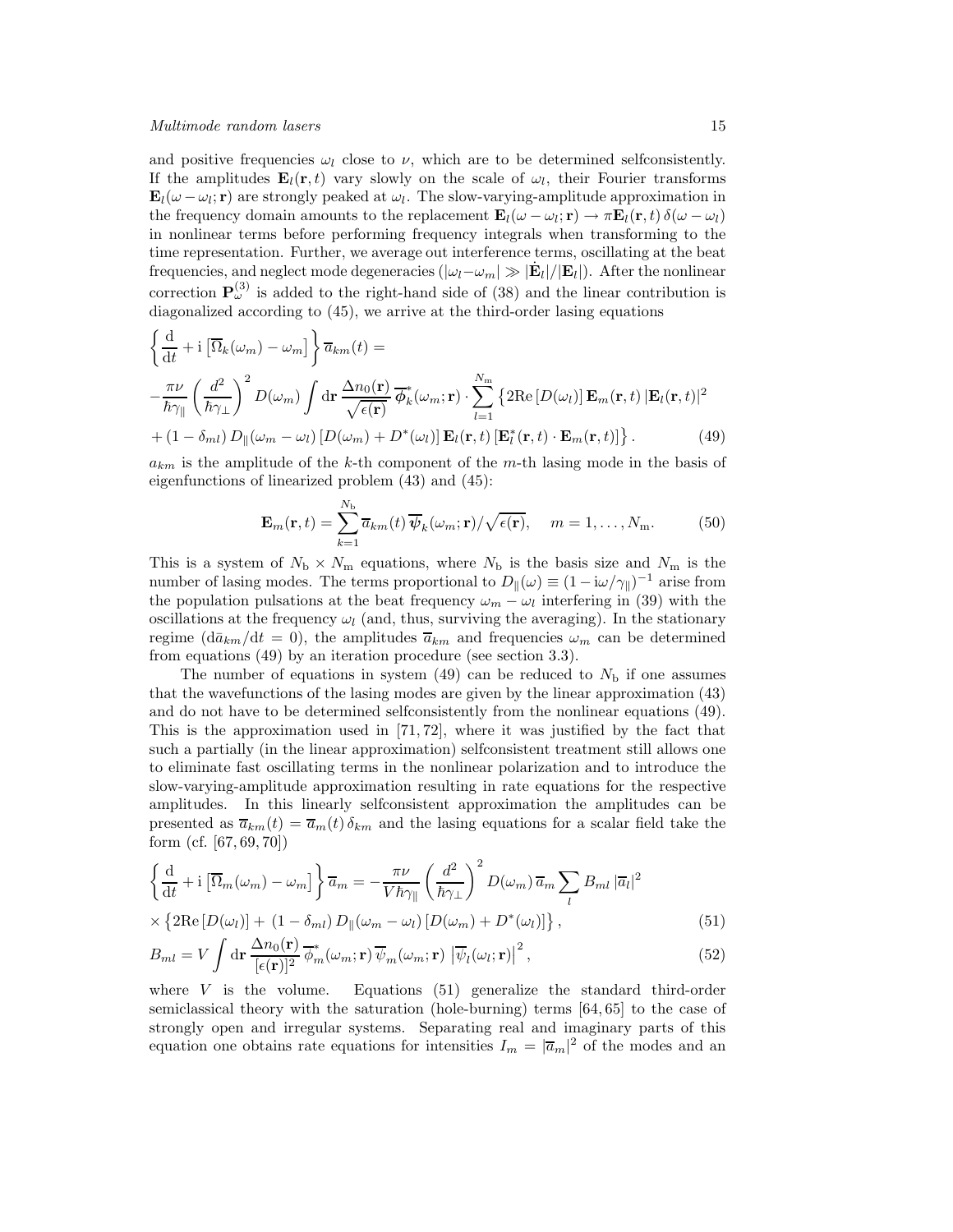equation for lasing frequencies:

$$
\left\{\frac{\mathrm{d}}{\mathrm{d}t} - 2\,\mathrm{Im}\left[\overline{\Omega}_m(\omega_m)\right]\right\} I_m = -\frac{2\pi\nu}{V\hbar\gamma_{\parallel}} \left(\frac{d^2}{\hbar\gamma_{\perp}}\right)^2 I_m \operatorname{Re}\left[D(\omega_m)\sum_l\left(\cdots\right)\right],\tag{53}
$$

$$
\operatorname{Re}\left[\overline{\Omega}_{m}(\omega_{m})\right] - \omega_{m} = -\frac{\pi\nu}{V\hbar\gamma_{\parallel}}\left(\frac{d^{2}}{\hbar\gamma_{\perp}}\right)^{2}\operatorname{Im}\left[D(\omega_{m})\sum_{l}(\cdots)\right],\tag{54}
$$

where the sum  $\sum_l (\cdots)$  appearing in (51) depends on intensities of all lasing modes. These rate equations do not contain any linear coupling terms contrary to the assumption made in [66].

These equations show that all statistical characteristics of laser emission (frequency, threshold and intensity distributions) are determined by certain integrals involving eigenfunctions of cold cavities. Transition from strong to weak scattering manifests itself in changing statistical characteristics of respective quantities. However, in spite of large amount of work on wavefunction statistics in closed systems, the statistical properties of self- and cross-saturation coefficients in open resonators have not yet been studied. At the same time, it is clear now that this statistics is responsible for various regimes of behavior of random lasers [70]. We will discuss this point in more details in subsection 4.1.

## 3.3. All-order nonlinear theory in the time-independent population approximation

It is possible to obtain lasing equations valid in all orders in the electric field in a closed form if one neglects time dependence of the population inversion. As seen from (49), the population-pulsation contribution can be neglected if  $|D_{\parallel}(\omega_m-\omega_l)| \ll 1$ . Typically, the lasing modes are excited within the gain bandwidth  $\gamma_{\perp}$  around the atomic frequency. Then, the above condition reduces to  $\gamma_{\perp} \gg \gamma_{\parallel}$ .

Requiring that  $\Delta n_{\omega}(\mathbf{r}) = \Delta n(\mathbf{r}) \delta(\omega)$ , we express  $\mathbf{P}_{\omega}$  from (39) and insert it in (40). If this assumption were actually consistent with the equation (40) one would, after carrying out mode-of-the-field expansion (48), end up (in the frequency representation) with terms, which were also proportional to  $\delta(\omega)$ . In reality, in addition to "correct" terms one would obtain a number of terms proportional to  $\delta$  functions of various combinations of lasing frequencies, which describe oscillations of the population. Neglecting this "oscillatory" terms is equivalent to keeping only diagonal contributions  $|\mathbf{E}_l|^2$  in the modal expansion of the  $\mathbf{E}^* \cdot \mathbf{P}$  term, quadratic in the field. In this approximation  $\Delta n(\mathbf{r})$  can be determined selfconsistently and inserted into (39) and (38) to obtain the lasing equations

$$
\begin{split} &\left\{\frac{\mathrm{d}}{\mathrm{d}t} + \mathrm{i}\left[\Omega_{k}(\omega_{m}) - \omega_{m}\right]\right\} a_{km}(t) \\ &= 2\pi\nu \frac{d^{2}}{\hbar\gamma_{\perp}}D(\omega_{m})\int\mathrm{d}\mathbf{r}\,\frac{\Delta n_{0}(\mathbf{r})}{\sqrt{\epsilon(\mathbf{r})}}\frac{\phi_{k}^{*}(\omega_{m};\mathbf{r})\cdot\mathbf{E}_{m}(\mathbf{r},t)}{\frac{d^{2}}{h^{2}\gamma_{\perp}\gamma_{\parallel}}\sum_{l}\mathrm{Re}\left[D(\omega_{l})\right]\left|\mathbf{E}_{l}(\mathbf{r},t)\right|^{2}}.\end{split} \tag{55}
$$

In contrast to (49), the field here is expanded in the quasimodes of the passive system with the frequencies  $\Omega_k(\omega_m)$ , while the linear mode coupling is included in the righthand side. These equations represent generalization of time-independent equations derived in [56], which are obtained from (55) by assuming time independence of the respective amplitudes. Equivalently, equation (55) can be derived by treating the polarization term in (38) as a source and using the Green function to write down the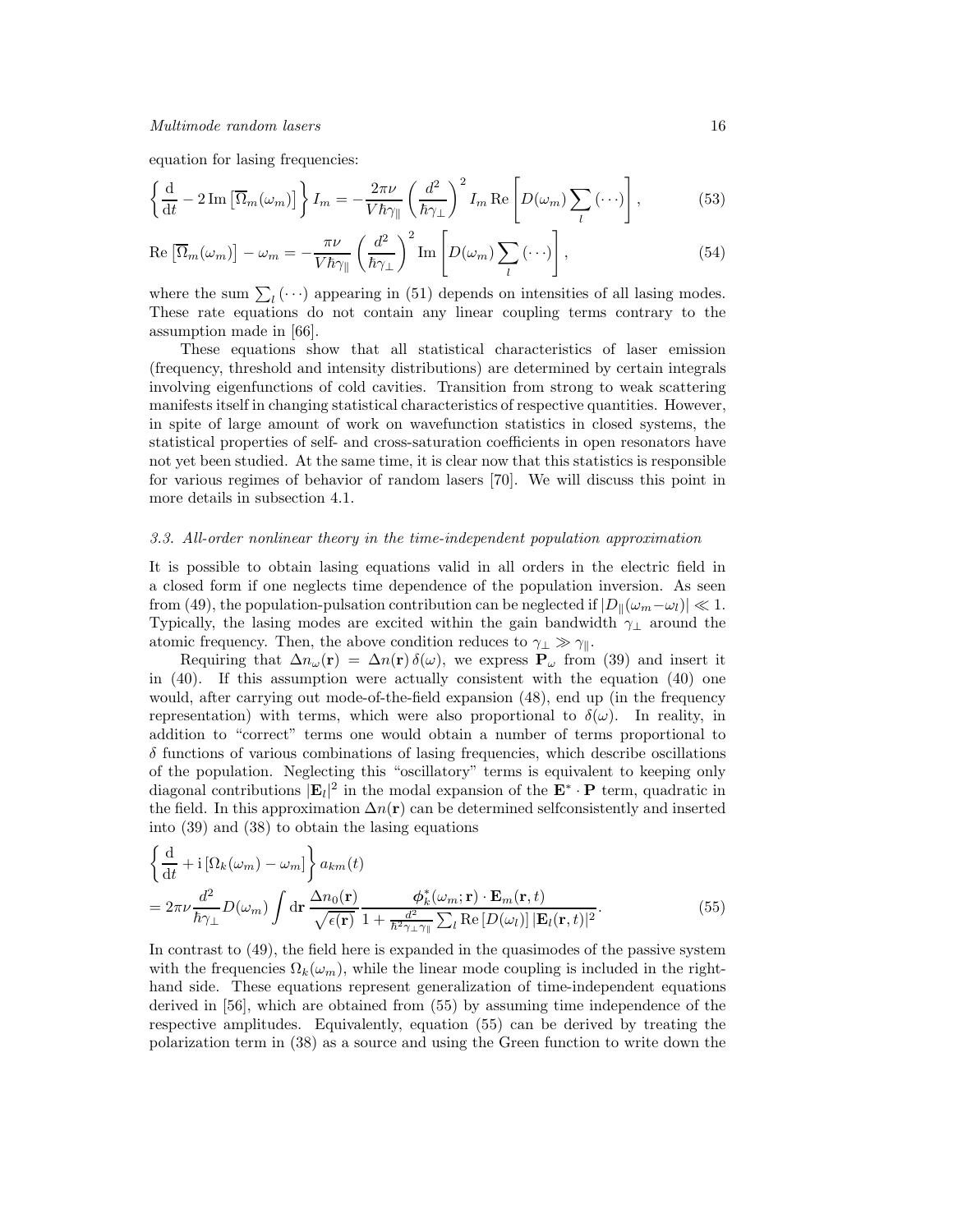solution of this equation as [56]:

$$
\mathbf{E}_{\omega}(\mathbf{r}) = -\frac{4\pi\nu^2}{\sqrt{\epsilon(\mathbf{r})}} \int d\mathbf{r}' \,\epsilon^{-1/2}(\mathbf{r}') \, G(\omega; \mathbf{r}, \mathbf{r}') \, \mathbf{P}_{\omega}(\mathbf{r}')
$$
\n
$$
= i \frac{4\pi\nu^2}{\sqrt{\epsilon(\mathbf{r})}} \frac{d^2}{\hbar \gamma_\perp} D(\omega) \int d\mathbf{r}' \, \frac{\Delta n_0(\mathbf{r}')}{\sqrt{\epsilon(\mathbf{r}')} \, 1 + \frac{d^2}{\hbar^2 \gamma_\perp \gamma_\parallel} \sum_l \text{Re}\left[D(\omega_l)\right] |\mathbf{E}_l(\mathbf{r}, t)|^2} . \tag{56}
$$

Replacing the Green function with its spectral representation (22) in the rotatingwave approximation and integrating as in (44), we again arrive at equation (55). In the stationary case this equation is reduced to a nonlinear eigenmode problem

$$
\sum_{k'} T_{kk'}(\omega_m) a_{k'm} = p^{-1} a_{km},\tag{57}
$$

$$
T_{kk'}(\omega) = i2\pi\nu \frac{d^2}{\hbar\gamma_\perp} \frac{D(\omega)}{\omega - \Omega_k(\omega)} \int \mathrm{d}\mathbf{r}' \frac{\delta n_0(\mathbf{r}')}{\epsilon(\mathbf{r}')} \frac{\phi_k^*(\omega; \mathbf{r}') \cdot \psi_{k'}(\omega; \mathbf{r}')}{1 + \frac{d^2}{\hbar^2\gamma_\perp\gamma_\parallel} \sum_l \mathrm{Re}\left[D(\omega_l)\right] |\mathbf{E}_l(\mathbf{r})|^2}.
$$
 (58)

where the unsaturated population inversion  $\Delta n_0(\mathbf{r}) = p \, \delta n_0(\mathbf{r})$  is split into the overall pump strength p and the pump profile  $\delta n_0(\mathbf{r})$ . The field distribution in mode m is  $\mathbf{E}_m(\mathbf{r}) = \sum_k a_{km} \psi_k(\omega_m; \mathbf{r}) / \sqrt{\epsilon(\mathbf{r})}$ . If the basis of constant-flux modes (section 2.4) is used, the field outside of the system can be obtained by continuation.

An algorithm to determine the lasing-mode frequencies  $\omega_m$  and expansion coefficients  $a_{km}$  as p is increased continuously from zero is described in [74]. Below the threshold, where all  $a_{km} = 0$ , one looks for the eigenvalues of the linear  $T(\omega)$ . Changing  $\omega$ , the eigenvalues can be made real, one at a time. The largest real eigenvalue  $p_1^{-1}$  yields the threshold pump strength and the corresponding  $\omega$  is the lasing frequency at the threshold. Above the threshold, for  $p > p_1$ , the pump is increased in small steps and the solution  $a_{k1}(p)$  for the first mode is determined iteratively from (57). The second mode appears when the second largest eigenvalue  $p_2^{-1}$  of  $T(\omega)$  linearized "around" the first mode becomes equal to  $p^{-1}$ . The procedure is continued to find higher modes.

## 4. Examples and properties of multimode random lasers

## 4.1. Threshold and number-of-modes statistics

Distribution of thresholds and average number of lasing modes as a function of pump strength was calculated in [1] for an ensemble of weakly open chaotic cavities. Each cavity was opened via M small holes (diameter  $\ll$  wavelength), which together carry M open channels. The passsive-mode decay rates  $\kappa$  in this system are distributed according to the  $\chi^2$  distribution with M degrees of freedom,

$$
P_M(y) = \frac{(M/2)^{M/2}}{\Gamma(M/2)} y^{M/2 - 1} \exp\left(-\frac{M}{2}y\right), \quad y \equiv \kappa/\langle\kappa\rangle,\tag{59}
$$

where  $\Gamma(x)$  is the gamma function. The distribution is wide for small M and, for  $M = 1$ , it increases as  $y^{-1/2}$  when  $y \to 0$ . This property leads to a wide distribution of lasing thresholds,  $\Delta n_{0,\text{thr}}$ , which behaves as  $\Delta n_{0,\text{thr}}^{M/2-1}$  for small  $\Delta n_{0,\text{thr}}$ . The average threshold is much less than the nominal value  $\Delta \tilde{n}_0 = \langle \kappa \rangle \hbar \gamma_\perp \epsilon / 2\pi \nu d^2$ , which is the pumping required to overcome the average loss at  $\omega = \nu$  [cf. (46)]. An increase of threshold fluctuations with localization was observed in a one-dimensional disordered model [42].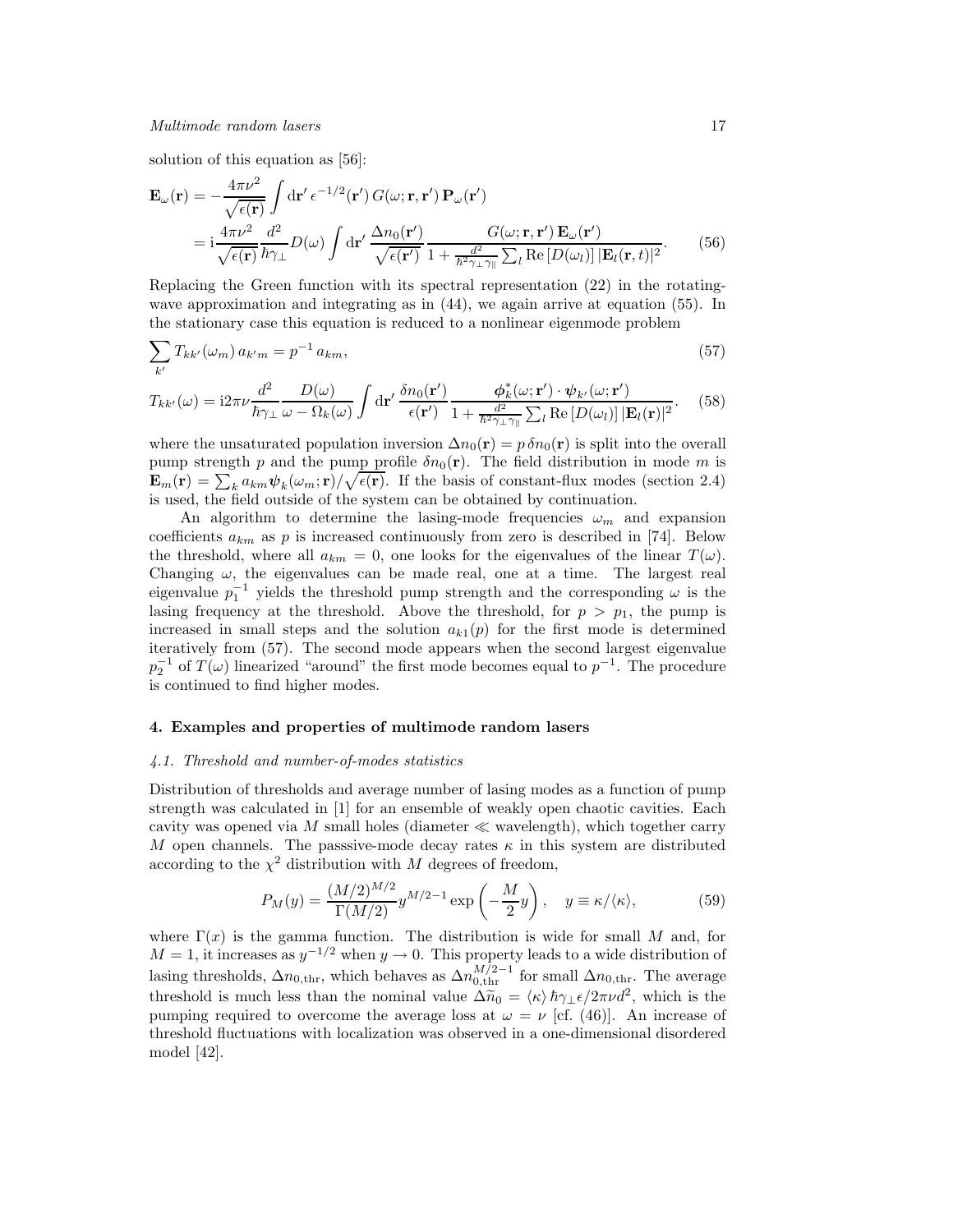Considering the rate equations (53) in the stationary regime and neglecting the population-pulsation term containing  $D_{\parallel}(\omega_m - \omega_l)$ , one obtains a matrix equation for the intensities  $I_m = |\overline{a}_m|^2$  of lasing modes:

$$
\sum_{l} A_{ml} I_l = 1 - \frac{\Delta \tilde{n}_0}{\Delta n_0} \frac{y_m}{\mathcal{L}_m}, \quad A_{ml} = \frac{2d^2 V}{\epsilon \hbar^2 \gamma_\perp \gamma_\parallel} \frac{\mathcal{L}_l}{\mathcal{L}_m} \text{Re} \left[ D(\omega_m) B_{ml} \frac{\epsilon^2}{V^2 \Delta n_0} \right], \tag{60}
$$

where  $y_m \equiv \kappa_m/\langle \kappa \rangle$  ( $\kappa_m$  is the decay rate of mode m) and  $\mathcal{L}_m \equiv \text{Re } D(\omega_m)$ . This equation must be complemented by the condition that it has only positive solutions. The rest of the basis are nonlasing modes and their intensities are set to zero. It should be noted, however, that the positiveness of lasing intensity does not, by itself, guarantee that the found solution is stable, the fact well known for simple twomode models [64]. The stability of the solutions can only be verified from the timedependent equations (53), therefore, the estimates of the number of modes based on time-independent equations cannot, in general, be considered as completely accurate.

For a weakly open chaotic cavity [1] one can assume that (a) the eigenfunctions are almost real and orthogonal and (b) they can be described as random Gaussian functions which are uncorrelated for different modes [59]. If, in addition, one assumes that the background dielectric constant,  $\epsilon(r)$ , and pumping rate,  $\Delta n_0(r)$ , are both uniform, the correlator (52) takes the form of

$$
B_{ml} \epsilon^2 / V^2 \Delta n_0 = 1 + 2\delta_{ml}.\tag{61}
$$

In this case matrix  $A_{ml}$  can be inverted analytically yielding a dependence of mode intensities on the pump strength. Let us order the modes  $m = 1, 2, \ldots$  in the order they are excited as the pump increases. It can be shown that, in this case,  $y_m/\mathcal{L}_m$ form an increasing sequence. A threshold condition for the mode  $m$  results in the equation [1]:

$$
\left(\frac{m}{2}+1\right)\frac{y_m}{\mathcal{L}_m} - \frac{1}{2}\sum_{l=1}^m \frac{y_l}{\mathcal{L}_l} = \frac{\Delta n_0}{\Delta \widetilde{n}_0},\tag{62}
$$

which relates the number of excited modes  $N_m = m$  and the pump strength  $\Delta n_0$  in a particular cavity. The ensemble average  $\langle N_{\text{m}} \rangle$  is calculated [1] with the help of the distribution  $P_M(y)$  for  $y \ll 1$  and is found to scale as  $\Delta n_0^{M/(M+2)}$  asymptotically for large pump strength.

In [67]  $\langle N_{\rm m} \rangle$  was computed for nonweakly open cavities modelled by random matrices. In particular, validity of the relation (61) was studied numerically for strong coupling to the bath  $\gamma_n = 1$  (section 2.5). It was shown that for  $\kappa \lesssim \langle \kappa \rangle$  the assumption of uncorrelated eigenvectors works well, while for larger  $\kappa$  deviations from Gaussian statistics become stronger.

The power-law asymptotics for  $\langle N_{\rm m} \rangle$  was confirmed by numerical simulation of decay rates entering (62) using random matrices with  $\gamma_n \ll 1$  [68]. The standard deviation  $\sigma_{N_{\rm m}}$  varied as  $\Delta n_0^{M/2(M+2)}$ . In the case  $\gamma_n = 1$ , the ratio  $\sigma_{N_{\rm m}}/\langle N_{\rm m} \rangle$ , but not  $\sigma_{N_m}$  and  $\langle N_m \rangle$  separately, obeyed a power law with an exponent that depended on M. The difference in the results for the weak and strong coupling occurs, because the decay-rate distribution for  $\gamma_n \sim 1$  is no longer of  $\chi^2$  type [58].

In a one-dimensional disordered system [70] assumption (61) fails completely, indicating a different type of mode competition compared to chaotic systems. Numerical simulations showed that the number of lasing modes saturates below the basis size with increasing pump. This effect is related to the nonmonotonic dependence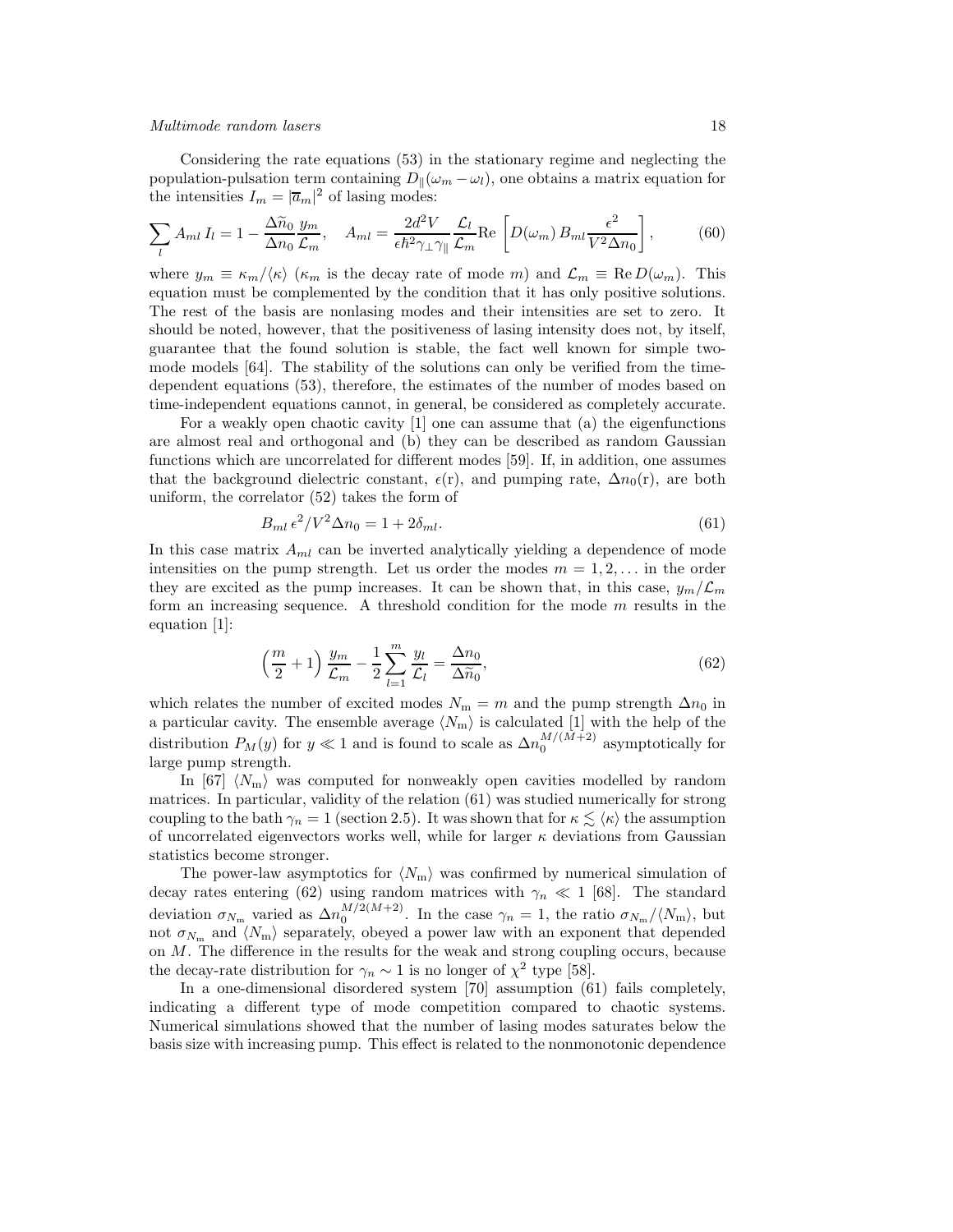of mode intensities on the pump strength and complete disappearance of some modes for pump exceeding certain thresholds.

The mode suppression was also reported in disordered disk lasers studied within the theory of section 3.3 [74]. Comparing the dependences of lasing frequencies and intensities on the pump, it was noticed that when two modes come close together in frequency, one of them can be suppressed. The mode thresholds and intensities, but not the frequencies, were found to be very sensitive to the pump spatial profile.

#### 4.2. Frequency and intensity statistics

It is well known that passive closed chaotic systems without spatial symmetries have level repulsion, i.e., the probability density for zero frequency spacing vanishes. A natural question is, how the spacing distribution for lasing modes in a random laser is connected to the distribution for passive modes in the underlying system without gain? It can be seen in the following examples that mode selection and competition normally enhances the repulsion in a laser. When lasing modes are close to passive modes, this property is rather obvious: even if two passive modes cross, not both of them will necessarily lase.

Spacing distributions in two-mode chaotic lasers modelled with random matrices were computed numerically in [69]. Mode repulsion was present both in the cases of weak and intermediate openness,  $\gamma_n \ll 1$  and  $\gamma_n = 1$  (section 2.5), even though the passive frequencies can cross for  $\gamma_n = 1$ . (If two passive modes have the same frequencies, they have quite different lifetimes due to repulsion in the complex plane. Hence, only one of the two modes will be lasing for moderate pump strength.) When the gain bandwidth  $\gamma_{\perp}$  is close to the mean level spacing  $\overline{\Delta\omega}$  in the passive system, the spacing distribution for the lasing modes is well described by the Wigner surmise [76]

$$
P_{\rm W}(\Delta\omega) = \frac{\pi}{2} \frac{\Delta\omega}{\Delta\omega^2} \exp\left(-\frac{\pi}{4} \frac{\Delta\omega^2}{\Delta\omega^2}\right),\tag{63}
$$

derived for passive closed chaotic cavities in the random-matrix theory. Again, this form works also for  $\gamma_n = 1$ , when the spacing statistics for passive modes is closer to Poissonian. This example shows that formal coincidence between a spacing distribution for lasing modes and the Wigner surmise does guarantee that the physics behind them is the same.

Mode repulsion with deviations from the Wigner surmise was found numerically in one-dimensional disordered lasers [70]. There were two reasons for the repulsion. First, some modes were coupled, because the system was not very long and the modes could overlap. Second, when two modes were localized (and could have close frequencies), the mode that was closer to the opening had higher threshold and was not excited.

When two modes have close frequencies, it may become necessary to take into account the dependence of mode frequencies on the pump. As mentioned above, a correlation between mode repulsion and suppression during the change of the pump level was observed in a numerical study of two-dimensional disordered laser [74].

Spacing distributions were measured in colloidal solutions containing  $TiO<sub>2</sub>$ scatterers and a laser dye [43]. The system was in the weak-scattering regime in the sense that the scattering mean free path was much longer than the pump excitation cone. The lasing frequencies were more or less regularly spaced, exhibiting the mode repulsion. The spacing distribution had a maximum, but could not be fitted well with the Wigner surmise. The average mode spacing scaled with the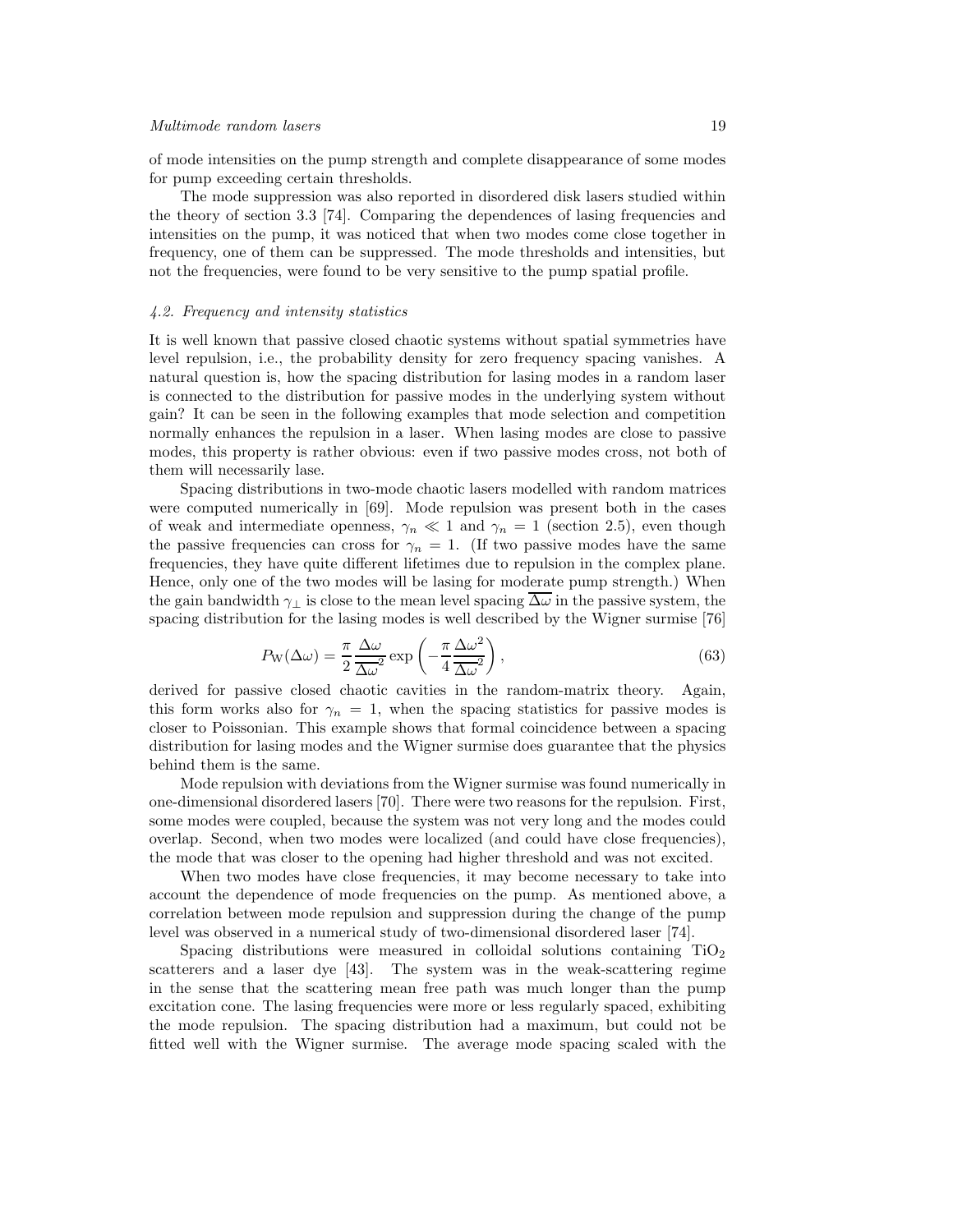dye concentration. (Increasing the concentration reduced the gain volume, which led to the reduction of the number of modes.) The spacing fluctuations increased with the scatterer concentration. Some of the experimental results were supported by numerical simulations in a one-dimensional disordered system at the threshold. The statistics of lasing peaks was compared with the statistics of spontaneous-emission spikes that appear in the background of the emission spectra. The spikes were attributed to photons created in single spontaneous-emission events and amplified over long paths [41, 77]. Coherent feedback is not required for the appearance of spikes. The spikes' positions in the spectrum were uncorrelated, which was reflected in the Poisson spacing statistics.

Spectra with almost equally spaced lasing peaks were obtained in  $TiO<sub>2</sub>$  colloidal solutions with strong reabsorption outside of the pumped volume [8]. Weak scattering, on the one hand, and reabsorption, on the other hand, result in an effective cavity being formed by just two scatterers located at the ends of the excitation cone. (The "cavity" has the maximal possible length, because the gain grows exponentially with the path length, while the probability of photons leaving the cavity scales as a power of the length.) The effective cavity is of the Fabry-Perot type, therefore the lasing peaks are equidistant and the spacing scales inversely with the cone length.

Another system that shows mode repulsion is porous GaP filled with dye solution [3]. The transport mean free path was of the order of  $\lambda$  and about three times smaller than the pump spot size. The spacing distribution could be roughly fitted with the Wigner surmise.

The difference between lasing peaks and spontaneous-emission spikes in  $TiO<sub>2</sub>$ colloidal solutions with weak reabsorption [43] (see above) emerges also in the emission intensity statistics. Two statistical ensembles were considered: (1) intensities collected from all wavelengths in some range  $I(\lambda)/\langle I(\lambda)\rangle$ , normalized by the intensity averaged over many shots at given  $\lambda$ , and (2) peak and spike heights of the functions  $I(\lambda)/\langle I(\lambda)\rangle$ . For both ensembles the probability distribution showed similar asymptotic behaviour at large intensities: it had a power-law tail above the lasing threshold and decayed exponentially below the threshold or in the absence of scatterers (neat dye solution). Numerically computed distribution of lasing-mode intensities in a one-dimensional disordered laser [70] had a power-law decay, as well.

It should be mentioned that a power-law asymptotics may also appear in lasers with incoherent feedback near the threshold [78]. Thus, caution should be exercised when using intensity distribution as a test for coherent lasing.

#### 4.3. Structure of lasing modes

One of the important recent development, which is relevant not only for random lasers, but for the entire field of laser physics is the realization of the fact that so called lasing modes may differ significantly from modes of passive cavities. It was noted in [71] that spatial nonuniformity of the refractive index and pumping can result in gain-induced linear coupling between modes of passive cavities, which results in formation of new modes. These ideas were taken further in self-consistent theory of [56, 73–75], where no a priori assumptions about the spatial structure of lasing modes were made and they were found from nonlinear self-consistent equations (55). Calculations of [56, 73–75] found significant modifications of the spatial profile of lasing modes due to nonlinear mode coupling. However, as we already mentioned, it is not clear if the systems studied in [56, 73–75] can be considered as being in diffusive regime. At the same time, no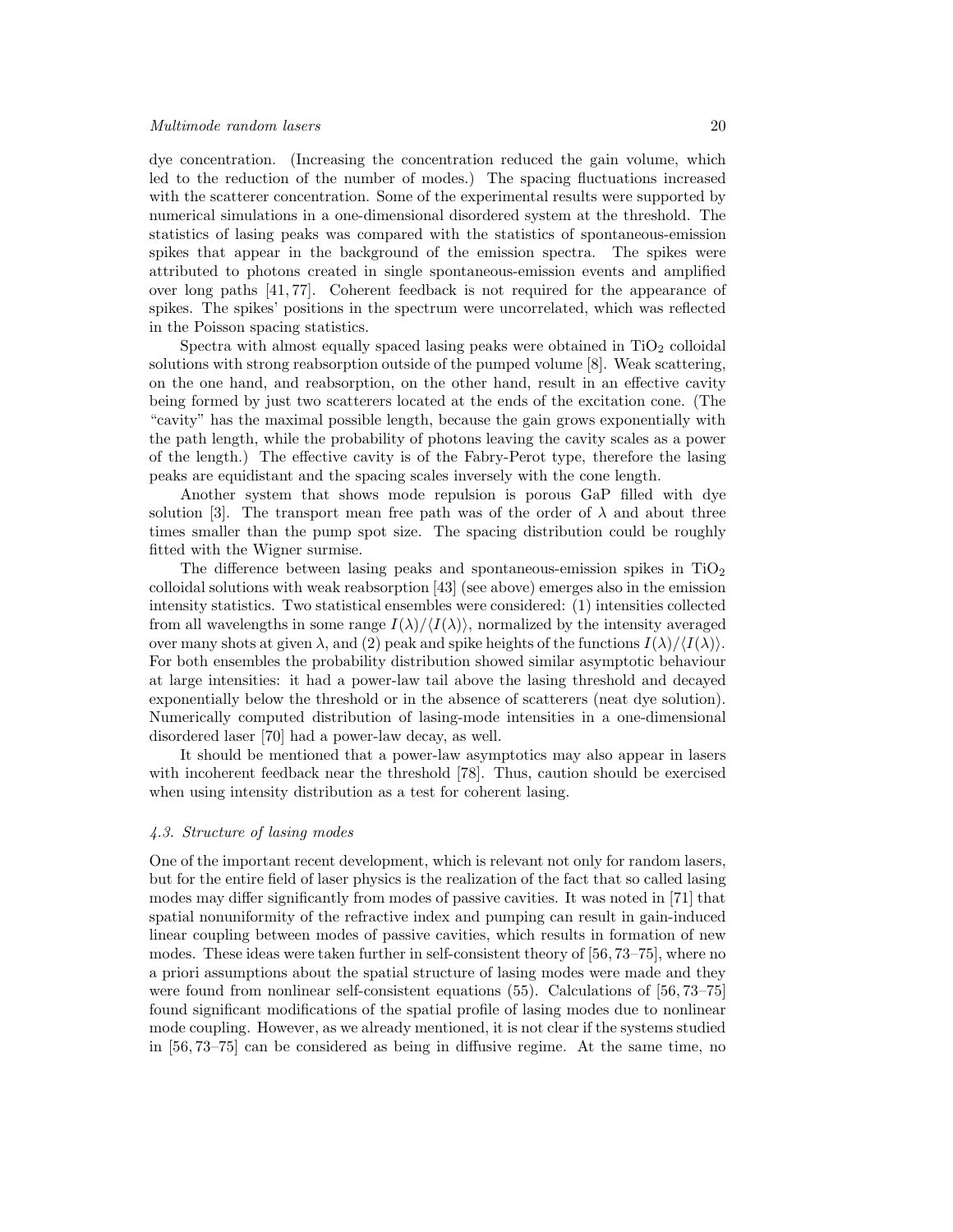changes in the spatial structure of a lasing mode with increased pumping intensity were found in [27, 79], where the studied structures were clearly identified as being either in localized [27] or diffusive [79] regimes.

Modification of modes due to presence of gain was observed in numerical simulations of a one-dimensional random laser below or at the threshold [42, 43], but only in the presence of spatially nonuniform (local) pumping. While modes in a uniformly pumped system were close to passive modes and their intensity grew exponentially towards the boundary, the transition to local pumping changed them substantially: they did not grow exponentially outside of the gain volume, but still were extended over the whole system. The number of lasing modes under local excitation was found to be less than the number of passive modes in the same frequency range, but larger than the number of passive modes in the reduced system defined by the pump region. In the case of nonuniform pumping the mode modification appears already in the linear approximation [72], so that the roles of nonlinear effects in this simulation is unclear.

Structure of lasing modes was also studied in a system with weak scattering and strong reabsorption [8]. It was found that in such systems the gain volume surrounded by strongly absorbing medium forms an effective cavity, where lasing modes are localized. Numerical simulations below and at the threshold in two dimensions showed that the lasing modes in this case are very close to the passive modes of the effective cavity.

## 5. Conclusions

Current research on multimode random lasing is moving along several major directions, such as (i) extension of conventional laser theories to open and irregular systems; (ii) statistical properties of lasing modes; (iii) mechanisms of random lasing (quantum and classical localization, extended modes), to name a few. Up to date a large number of experimental and numerical observations are collected. However, the systems are hard to access analytically, as they consist of a number of strongly interacting components (electromagnetic field, gain medium, scatterers, boundaries) and several factors (openness, disorder, nonlinearity, noise) are not negligible within a wide range of parameters.

Recent important developments in the semiclassical multimode theory and random-matrix theory added to understanding of the properties of lasing modes in the stationary regime. To enable a direct comparison with experiments, mostly performed under pulsed-pumping conditions, it would be desirable to study time-dependent behaviour and relaxation processes. A detailed analysis of mode stability, hysteresis phenomena and quantum-noise effects in the stationary regime is also lacking. To address the role of localization in lasing feedback at an adequate level, numerical simulations of more realistic (three-dimensional) models might be necessary.

## Acknowledgments

Financial support for O.Z. was provided by the Deutsche Forschungsgemeinschaft via the SFB/TR12, while L.D. thanks PSC-CUNY for partial support of this work.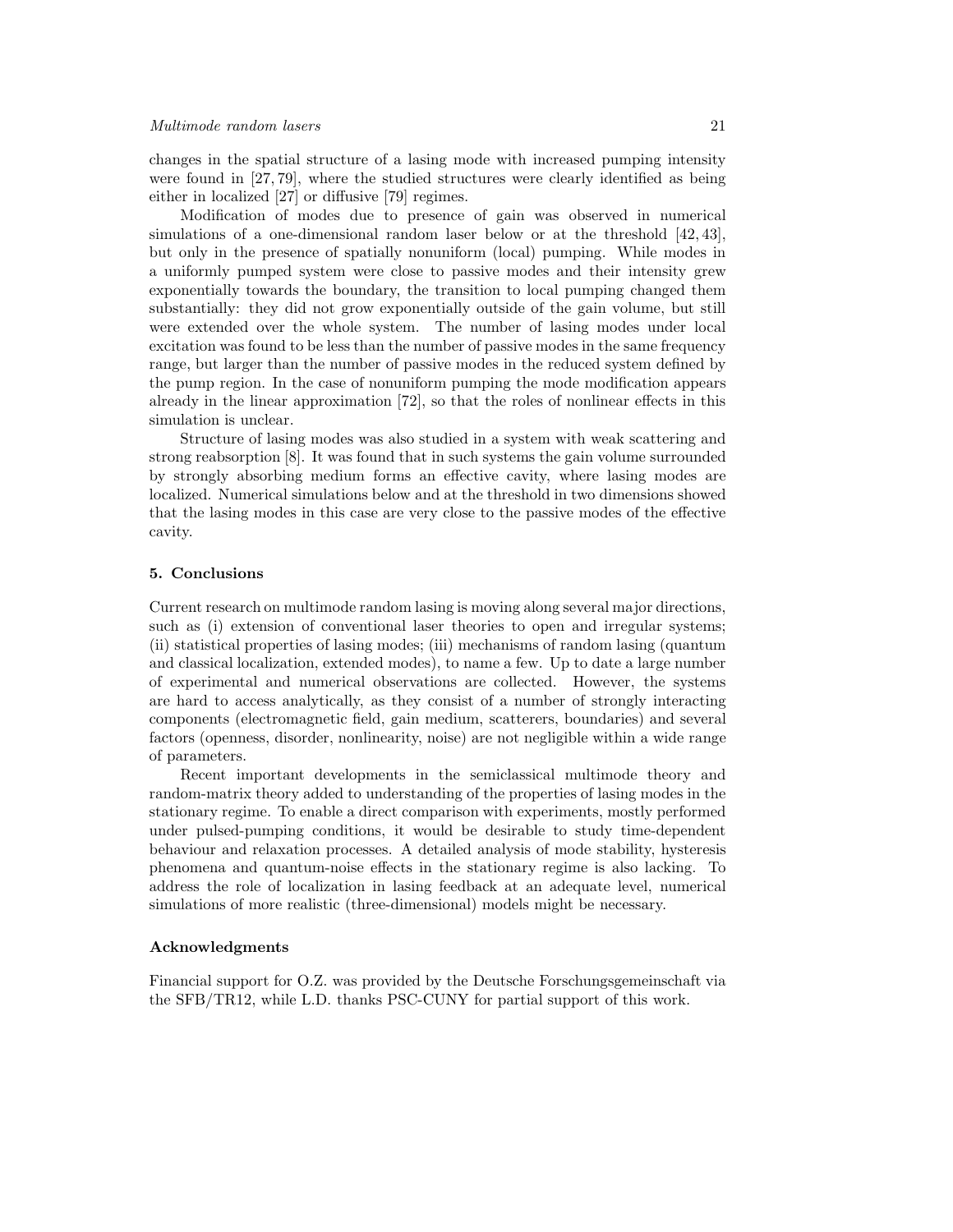#### References

- [1] T. S. Misirpashaev and C. W. J. Beenakker. *Phys. Rev. A*, 57:2041, 1998.
- [2] R. C. Polson, A. Chipouline, and Z. V. Vardeny. *Advanced Materials*, 13:760, 2001.
- [3] K. L. van der Molen, R. W. Tjerkstra, A. P. Mosk, and A. Lagendijk. *Phys. Rev. Lett.*, 98:143901, 2007.
- [4] H. Cao, Y. G. Zhao, S. T. Ho, E. W. Seelig, Q. H. Wang, and R. P. H. Chang. *Phys. Rev. Lett.*, 82:2278, 1999.
- [5] M. Bahoura, K. J. Morris, and M. A. Noginov. *Optics Communications*, 201:405, 2002.
- [6] M. Bahoura and M.A. Noginov. *Journal of the Optical Society of America B (Optical Physics)*, 20:2389, 2003.
- [7] H. Cao, J. Y. Xu, E. W. Seelig, and R. P. H. Chang. *Appl. Phys. Lett.*, 76:2997, 2000.
- [8] X. Wu, W. Fang, A. Yamilov, A. A. Chabanov, A. A. Asatryan, L. C. Botten, and H. Cao. *Phys. Rev. A*, 74:053812, 2006.
- [9] V. S . Letokhov. *Pis'ma Zh. Exp. Teor. Fiz.*, 5:262, 1967. (Sov. Phys. JETP Lett., 5, 212, 1967).
- [10] V. S . Letokhov. *Zh. Exp. Teor. Fiz.*, 53:1442, 1967. (Sov. Phys. JETP, 26, 835, 1968).
- [11] R. V. Ambartsumyan, N. G. Basov, P. G. Kryukov, and V. S . Letokhov. *Pis'ma Zh. Exp. Teor. Fiz.*, 3:261, 1966. (Sov. Phys. JETP Lett., 3, 167, 1966).
- [12] R. V. Ambartsumyan, N. G. Basov, P. G. Kryukov, and V. S . Letokhov. *Zh. Exp. Teor. Fiz.*, 51:724, 1966. (Sov. Phys. JETP, 24, 481, 1966).
- [13] T. Kottos. *J. Phys. A*, 38(49):10761, 2005.
- [14] N. Lawandy, R. Balachandran, A. Gomes, and E. Sauvain. *Nature*, 368:436, 1994.
- [15] S. John and G. Pang. *Phys. Rev. A*, 54:3642, 1996.
- [16] D. S. Wiersma and A. Lagendijk. *Physical Review E*, 54:4256, 1996.
- [17] L. Florescu and S. John. *Phys. Rev. E*, 69:046603, 2004.
- [18] L. Florescu and S. John. *Phys. Rev. Lett.*, 93:013602, 2004.
- [19] R. Pierrat and R. Carminati. *Phys. Rev. A*, 76:023821, 2007.
- [20] H. Cao, J. Y. Xu, Y. Ling, A. L. Burin, E. W. Seeling, X. Liu, and R. P. H. Chang. *IEEE J. Sel. Top. Quant.*, 9:124, 2003.
- [21] H. Cao. *Waves Random Media*, 13:R1, 2003.
- [22] S. V. Frolov, Z. V. Vardeny, K. Yoshino, A. Zakhidov, and R. H. Baughman. *Phys. Rev. B*, 59:R5284, 1999.
- [23] H. Cao, J. Y. Xu, S.-H. Chang, and S. T. Ho. *Phys. Rev. E*, 61:1985, 2000.
- [24] Y. Ling, H. Cao, A. L. Burin, M. A. Ratner, X. Liu, and R. P. H. Chang. *Phys. Rev. A*, 64:063808, 2001.
- [25] H. Cao, Y. Ling, J. Y. Xu, C. Q. Cao, and P. Kumar. *Phys. Rev. Lett.*, 86:4524, 2001.
- [26] H. Cao, J. Y. Xu, D. Z. Zhang, S.-H. Chang, S. T. Ho, E. W. Seelig, X. Liu, and R. P. H. Chang. *Phys. Rev. Lett.*, 84:5584, 2000.
- [27] C. Vanneste and P. Sebbah. Selective excitation of localized modes in active random media. *Phys. Rev. Lett.*, 87:183903, 2001.
- [28] X. Jiang and C. M. Soukoulis. *Phys. Rev. E*, 65:025601, 2002.
- [29] A. L. Burin, Mark A. Ratner, H. Cao, and S. H. Chang. *Phys. Rev. Lett.*, 88:093904, 2002.
- [30] C. M. Soukoulis, X. Jiang, J. Y. Xu, and H. Cao. *Phys. Rev. B*, 65:041103(R), 2002.
- [31] Q. Li, K. M. Ho, and C. M. Soukoulis. *Physica B*, 296:78, 2001.
- [32] H. Cao, X. Jiang, Y. Ling, J. Y. Xu, and C. M. Soukoulis. *Phys. Rev. B*, 67:161101(R), 2003.
- [33] V. Milner and A. Z. Genack. *Phys. Rev. Lett.*, 94:073901, 2005.
- [34] X. Jiang and C. M. Soukoulis. *Phys. Rev. Lett.*, 85:70, 2000.
- [35] V. M. Apalkov, M. E. Raikh, and B. Shapiro. *Phys. Rev. Lett.*, 89:016802, 2002.
- [36] R. C. Polson, M. E. Raikh, and Z. V. Vardeny. *Physica E*, 13:1240, 2002.
- [37] R. C. Polson, M. E. Raikh, and Z. V. Vardeny. *IEEE Journal of Selected Topics in Quantum Electronics*, 9:120, 2003.
- [38] R. C. Polson and Z. V. Vardeny. *Phys. Rev. B*, 71:045205, 2005.
- [39] J. Herrmann and B. Wilhelmi. *Appl. Phys. B (Lasers and Optics)*, B66:305, 1998.
- [40] B. Wilhelmi. *Proceedings of the SPIE The International Society for Optical Engineering*, 3573:13, 1998.
- [41] S. Mujumdar, M. Ricci, R. Torre, and D. S. Wiersma. *Phys. Rev. Lett.*, 93:053903, 2004.
- [42] X. Wu, J. Andreasen, H. Cao, and A. Yamilov. *J. Opt. Soc. Am. B*, 24:A26, 2007.
- [43] X. Wu and H. Cao. *Phys. Rev. A*, 77:013832, 2008.
- [44] A. E. Siegman. *Phys. Rev. A*, 39:1253, 1989.
- [45] A. Fox and T. Li. *IEEE Journal of Quantum Electronics*, 4:460, 1968.